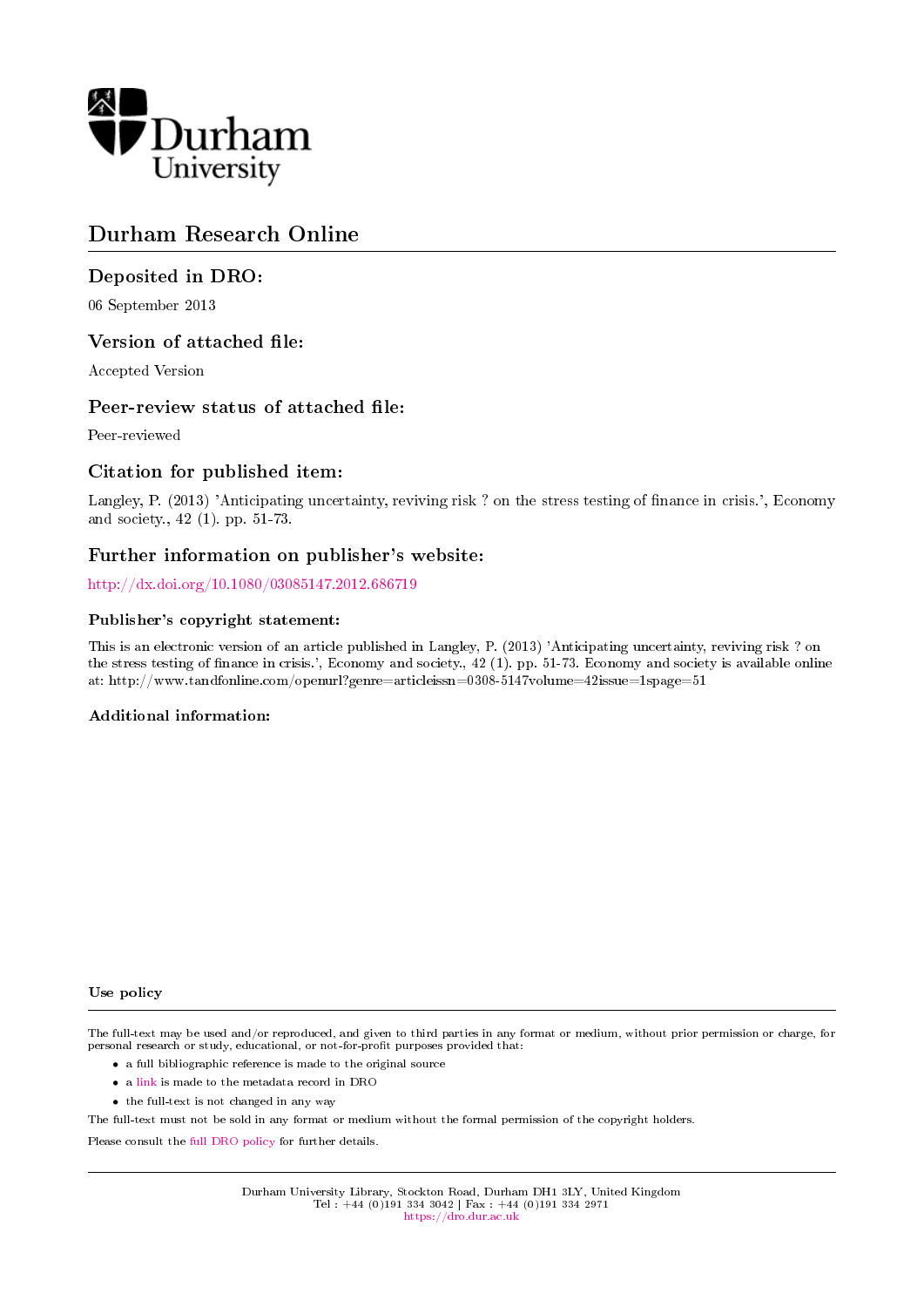### **Anticipating uncertainty, reviving risk? On the stress testing of finance in crisis**

Paul Langley

Dr Paul Langley Reader in Economic Geography Department of Geography Durham University paul.langley@durham.ac.uk

Paul Langley studied politics, history and international political economy at the University of Newcastle-upon-Tyne. He has taught at Northumbria University and the University of York, and is presently Reader in Economic Geography at Durham University. Paul is author of *The Everyday Life of Global Finance: Saving and Borrowing in Anglo-America* (Oxford University Press, 2008) and *World Financial Orders* (Routledge, 2002). He is currently completing a book project provisionally entitled *Liquidity Lost: The Governance of the Global Financial Crisis*.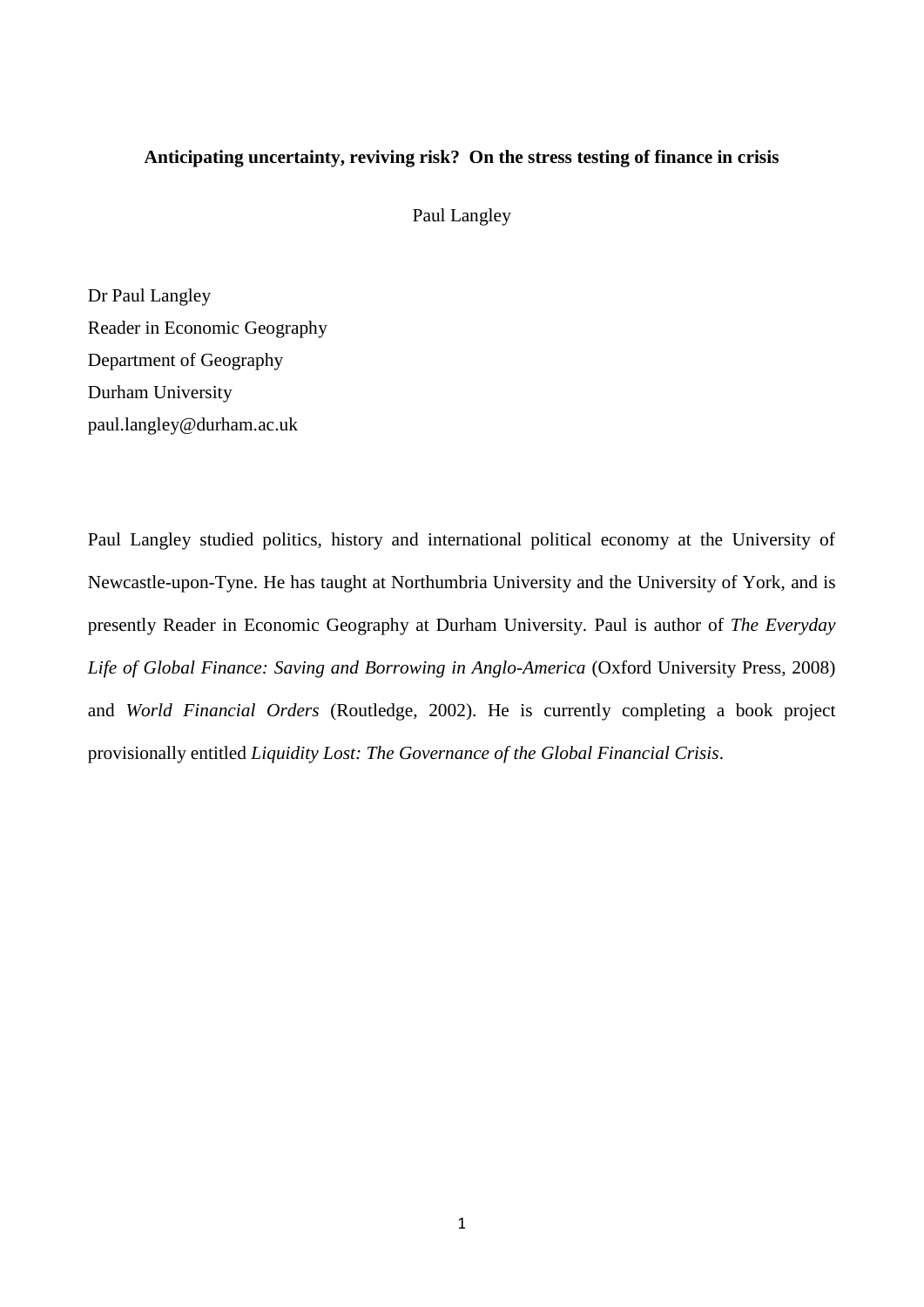#### **Anticipating uncertainty, reviving risk? On the stress testing of finance in crisis**

# **Abstract**

Widely regarded as a watershed moment in the governance of the present global financial crisis, the U.S. Treasury's Supervisory Capital Assessment Program (SCAP) of Spring 2009 undertook to 'stress test' the solvency of the largest American banks by projecting their capital adequacy going forward. The SCAP is shown to have been an important intervention that restored market confidence in U.S. banks because it rigorously embraced and acted through a subtle but significant change in the repertoires of risk management, a very public turn to anticipatory techniques designed to ensure preparedness for low-probability, high-impact events. And, as the subsequent failures of stress testing exercises to inspire confidence in European banking are also shown to demonstrate, the performative power of these anticipatory techniques itself turns on their seemingly precise methodological application and animation by a positive affective charge.

**Key words:** global finance; risk management; stress testing; anticipatory turn; performativity.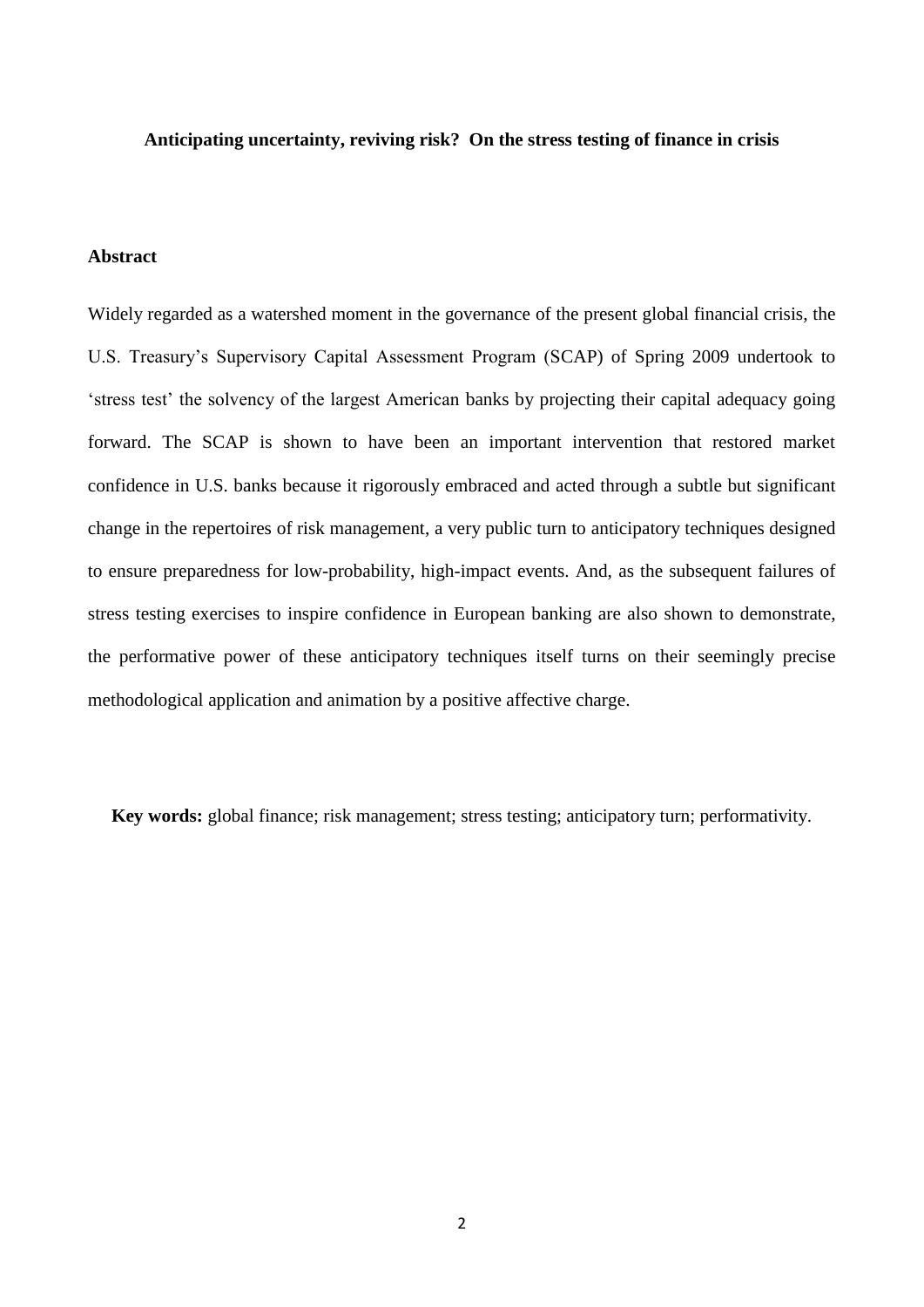### **Anticipating uncertainty, reviving risk? On the stress testing of finance in crisis**

### **Introduction: 'risk' and 'stress'**

… a vast risk management and pricing system has evolved, combining the best insights of mathematicians and finance experts supported by major advances in computer and communications technology. … This modern risk management paradigm held sway for decades. The whole intellectual edifice, however, collapsed in the summer of last year because the data inputted into the risk management models generally covered the last two decades, a period of euphoria. Had instead the models been fitted more appropriately to historic periods of stress, capital requirements would have been much higher and the financial world would be in far better shape today.

*Testimony of Alan Greenspan, Committee of Government Oversight and Reform, October 23, 2008.*

Last year's stress assessment was a watershed event – unprecedented in scale and scope, as well as in the range of information we made public on the projected losses and capital resources of the tested firms. We are gratified that market participants and private analysts viewed the exercise as credible. It helped to restore confidence in the banking system and broader financial system, thereby contributing to the economic recovery. Now we are working with banks to ensure they improve their risk-measurement and risk-management as well as strengthen their liquidity and capital levels while also providing the credit that households and businesses need.

*Ben Bernanke, 'The Supervisory Capital Assessment Program – One Year Later', Speech at the Federal Reserve Bank of Chicago 46th Annual Conference on Bank Structure and Competition, May 6, 2010.*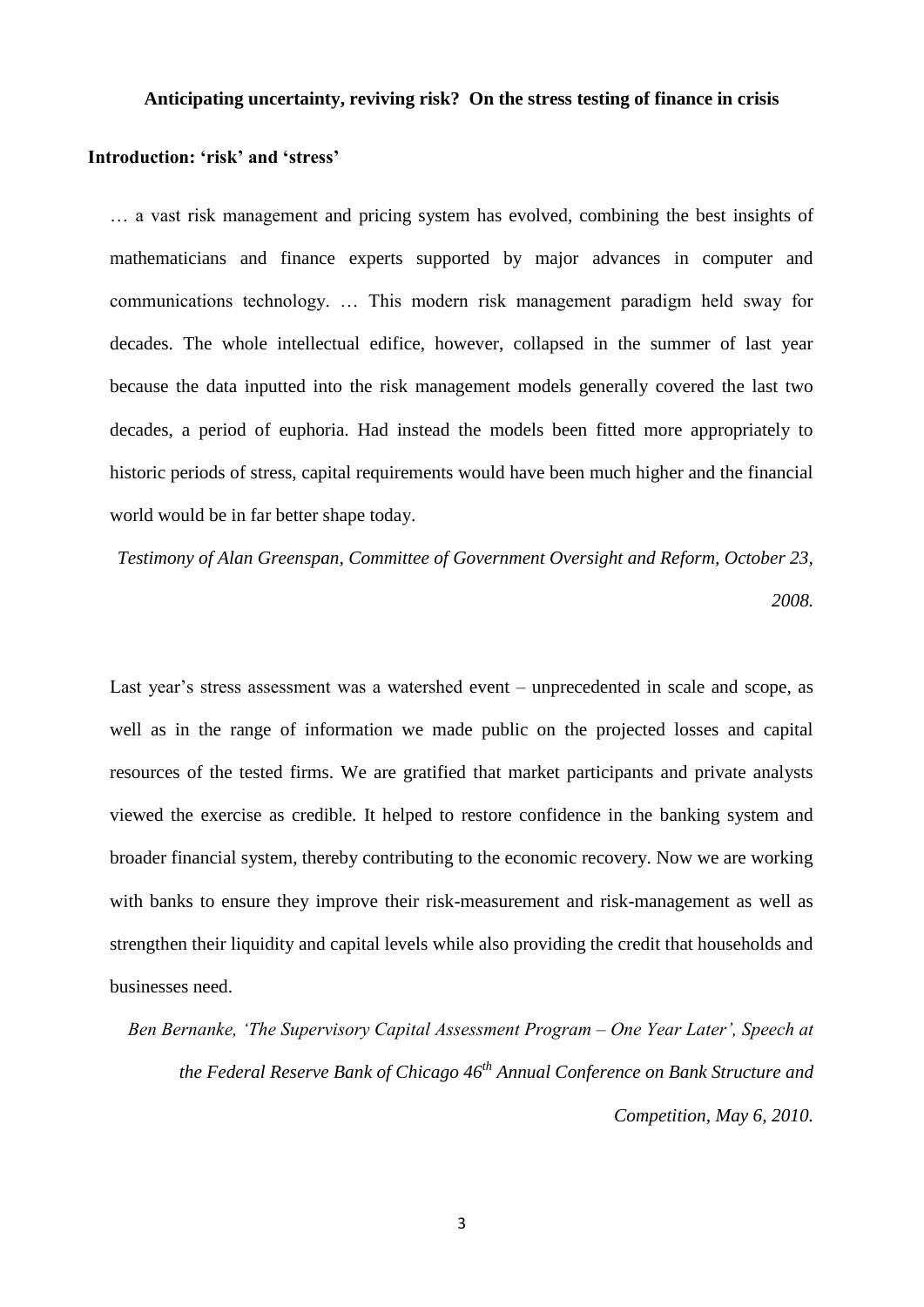'Risk' has been a highly prominent metaphor in the crisis that, emerging from sub-prime mortgage markets in the United States of America (U.S.) in August 2007, continues to engulf global finance. At the time of writing, in early 2012, the crisis has apparently morphed, moved and consolidated as a sovereign debt dilemma in the Eurozone. But, at the outset of the crisis, and in the United Kingdom (U.K.) and its U.S. heartland in particular, it was commonplace for it to be cast as a 'mispricing' or 'underpricing of risk'. With their prices in free-fall, it seemed that the assessment and valuation of 'risky assets' related to and derived from sub-prime mortgages had been optimistic at best. That the crisis could be rendered in these terms was a consequence of 'the vast risk management and pricing system' that Alan Greenspan described in his Testimony to the Committee of Government Oversight and Reform in October 2008*.* At the heart of this system was the belief that 'mathematicians and finance experts supported by major advances in computer and communications technology' could correctly calculate the uncertainties of this or that asset as risks which could be valued, managed, priced and traded accordingly.

As the crisis ripped from sub-prime asset markets into money, capital and derivatives markets globally, a second, related and more pervasive metaphor of risk also came into common currency in the figuring of the tumult: 'excessive risk'. Miscalculations and failures in the pricing of risk, combined with the massive salaries and bonuses earned by those trading in those risks, had, it seemed, fed a dangerous euphoria of highly-leveraged speculation. As with many previous instances of financial crisis which have similarly been represented in terms of excess, it again appeared to be the case that markets had recklessly gone beyond what was rational and reasonable (Cameron, Nesvetailova & Palan, 2011; de Goede, 2009). But, in this specific instance, it was an excess of risk, alongside an evaporation of liquidity (Brunnermeier, 2008; Langley, 2010; Nesvetailova, 2010), that appeared to threaten not only individual banks and institutions but the circulations of global financial markets as a whole. Markets which were supposed to efficiently price and distribute risks between investors, and thereby minimize so-called 'systemic risk', had in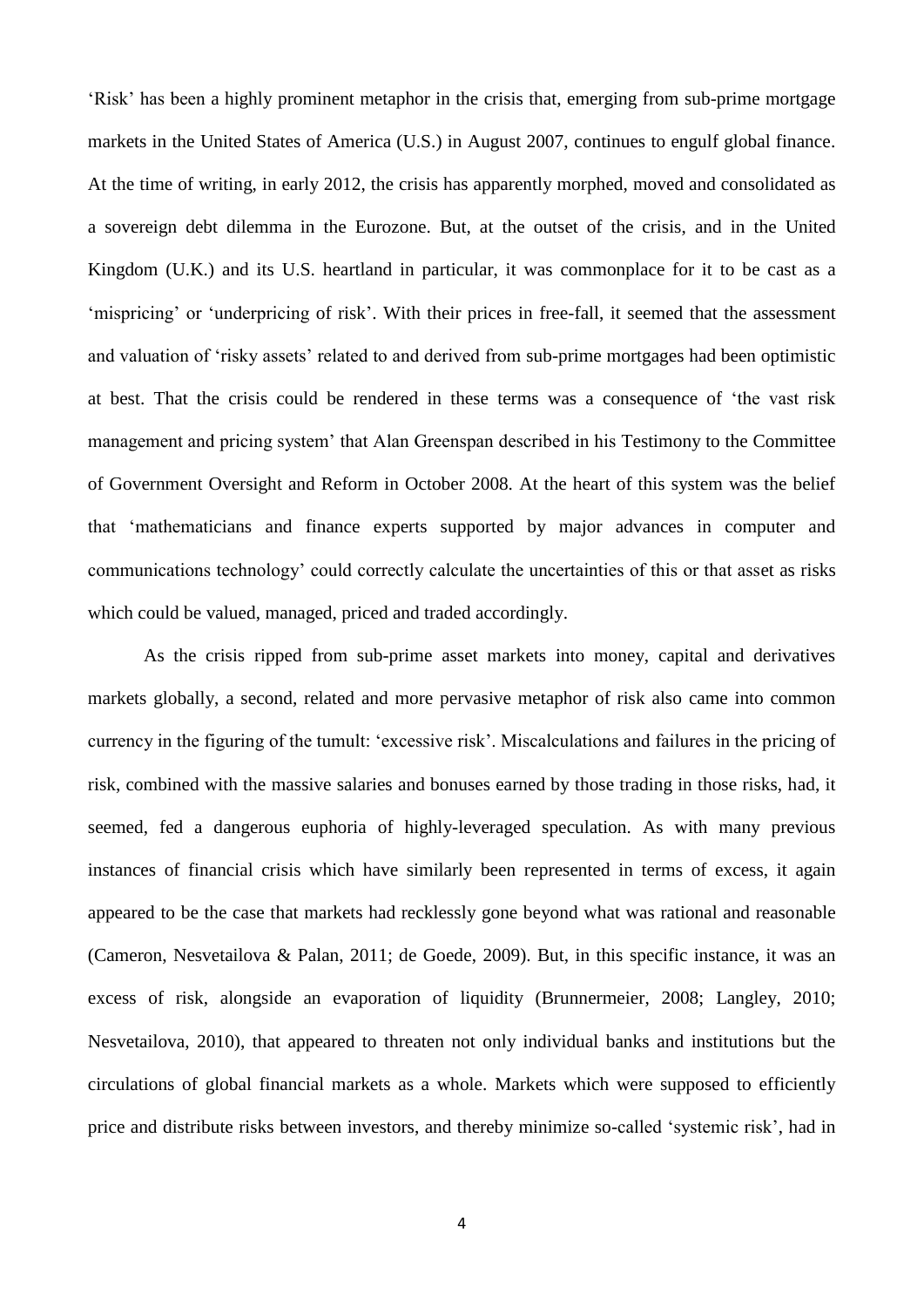effect produced dangerous concentrations of excessive risk in institutions that were now deemed 'too big to fail'.

However, if we compare Alan Greenspan's Testimony at the height of the crisis in the U.S. with remarks made eighteen months or so later by Ben Bernanke, his successor as Chairman of the Board of Governors of the Federal Reserve System, then the edifice of risk management and its place in the crisis would seem quite different. Bernanke reflects in his speech on a particular crisis management intervention, the Supervisory Capital Assessment Program (SCAP) of the first months of the Obama administration in Spring 2009. Part of the U.S. Treasury's Capital Assistance Program (CAP), the SCAP projected whether the 19 largest American bank holding companies had adequate capital on their balance sheets going forward, and if they required further recapitalisation. From October 2008, these banks had already received \$216 billion between them in previous rounds of recapitalisation by the U.S. Treasury (Board of Governors, 2009b: 4). Commonly known as 'the bank stress test', the SCAP is widely regarded as the beginning of the end of the crisis in its heartland. Thus, for Greenspan in 2008, it was the problems of 'modern risk management' which had 'held sway for decades' that were crucial to the genesis of the crisis. But, for Bernanke in 2010, it was the stress test as an 'exercise' in 'risk-measurement and risk-management' which had 'helped to restore confidence in the banking system and broader financial system'.

This article will address the problem of how, in Bernanke's terms, the SCAP came to be viewed by 'market participants and private analysts' as 'credible', such that it was the 'watershed event' which restored confidence in U.S. banks. This is a problem which is made all the more pertinent by the failure of subsequent bank stress test exercises, undertaken in Europe during the summers of 2010 and 2011, to produce a similar turning point in the crisis. According to Bernanke, and typically for other Federal Reserve insiders, risk practitioners and financial media commentators, the success of the SCAP hinged on its 'unprecedented … scale and scope', and 'the range of information … made public on the projected losses and capital resources of the tested firms'. The SCAP certainly involved the kind of direct cooperation between supervisory and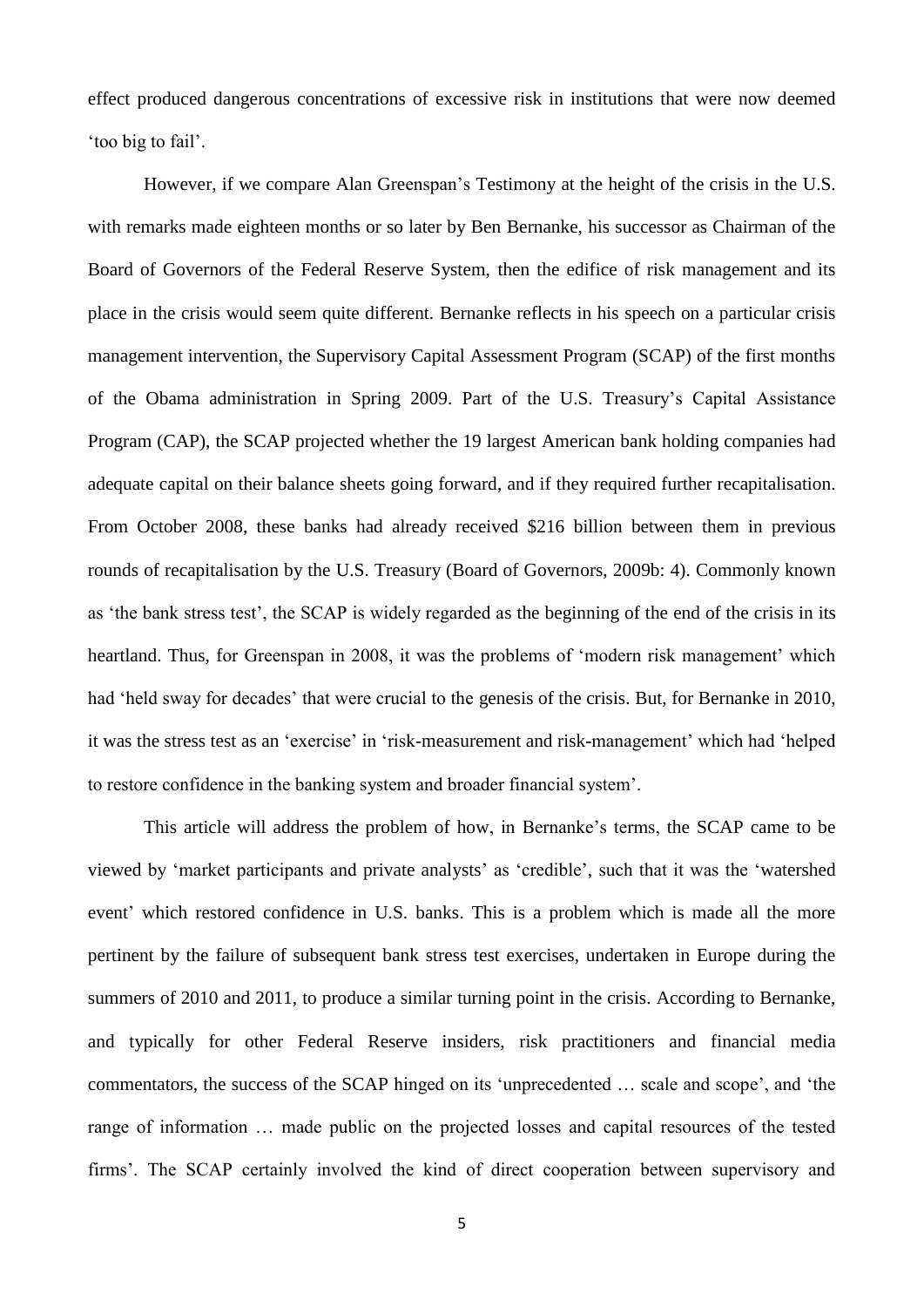regulatory agencies that is not a usual feature of U.S arrangements, and included the Board of Governors of the Federal Reserve System, the Federal Reserve Banks, the Federal Deposit Insurance Corporation, and the Office of the Comptroller of the Currency. From this perspective, it is also the case that 'stress test transparency' – a departure from standard practice which made supervisory methodology publicly available, and which opened-up the books of the market institutions that together accounted for two-thirds of banking assets in the U.S at the end of 2008 - 'played an important role in stabilizing the financial system' (Tarullo, 2010). By extension, the failures of the European bank stress test exercises of 2010 and 2011 could perhaps be attributed, in comparative terms, to the institutional weaknesses of the European and national supervisory and regulatory agencies that undertook them, and to the relative opacity of the information that they made available for market consumption. The prevailing common sense would thus suggest that the success of the SCAP hinged on the comprehensive and more-or-less complete information about concentrations of risk in major U.S. banks that it made available, precisely the information that markets had been desperately craving since late 2007.

When analysing the apparent and relative success of the SCAP stress tests here, however, I want to relate this problem to broader questions about developments in financial risk management, on the one hand, and about the power of anticipatory techniques for governing the future in the present, on the other. Crucial to the capacity of the SCAP to allay market fears and anxieties about U.S. banks was not so much that it made risk information transparent, but that in producing that information it rigorously embraced and acted through a subtle but significant change in the techniques of financial risk management. Just when one might have expected financial risk management to have reached the kind of limit point suggested by Beck's (1992) insurability thesis, the ostensible threshold was extended. Rooted in the creativity, experimentation and remarkable fungibility of calculations of risk (Ewald, 1991), that which seemed to be an unmanageable excess was folded back into financial risk management by a newly prominent set of techniques. In 'making public' the thing or 'object of concern' of the risks, capitalisation and solvency of U.S. banks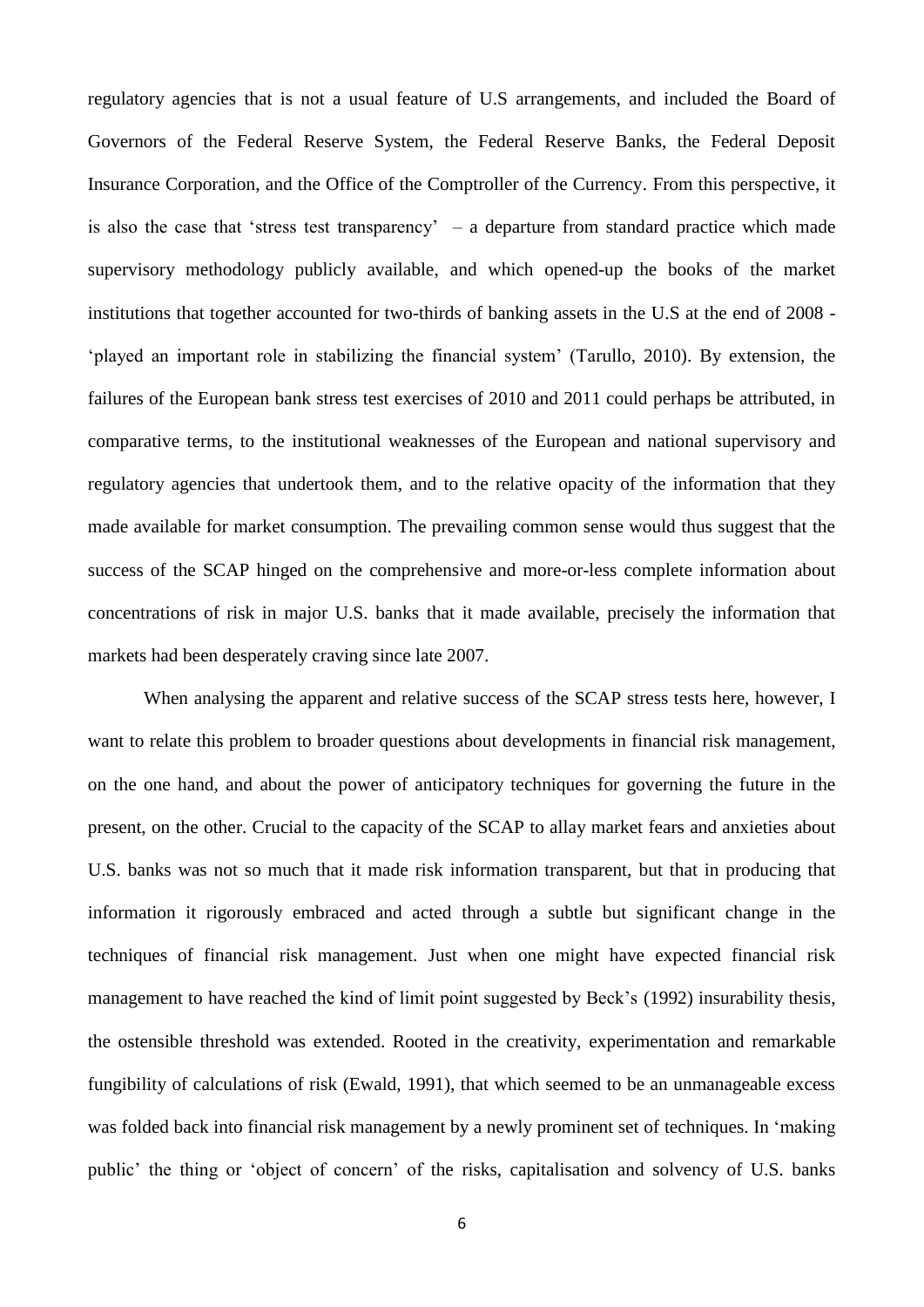(Latour, 2006: 6), the SCAP was a partial rejection of the efficacy of probabilistic calculations based upon 'historical periods of stress' to be 'fitted' into existing risk management models. But, it was also a very high-profile adoption of the anticipatory techniques of stress testing which are designed to calculate preparedness for low-probability, high-impact events. And, as the subsequent failure of the European exercises brings into sharp relief, these scientific techniques held a performative power in the SCAP which itself turned on their seemingly precise methodological application and animation by a positive affective charge.

To enable this analysis, the article develops across three sections. The opening section focuses on the scenario-based stress testing techniques that distinguished the SCAP as a crisis management intervention. It places these techniques against the backdrop of the pre-crisis 'paradigm' described by Greenspan in his 2008 Testimony. The second section then explores the resonance of the SCAP stress tests with the proliferation of 'enactment-based knowledge' which, as Stephen Collier (2008) suggests, characterises the rise of anticipatory techniques such as catastrophe planning in contemporary security apparatuses operating across domains such as terrorism, pandemics and ecological disaster. By acting on the crisis 'as if' – that is, through a pair of quantitatively imagined scenarios of U.S. macroeconomic performance which had not and may never have happened – the SCAP was thus a 're-problematization' (Collier, 2008: 238) of how the financial future should be managed in the present, part of a wider set of tendencies in contemporary liberal society to govern by uncertainty and not by probabilistic risk (Foucault, 2008; cf. Anderson, 2010; Amoore & de Goede, 2008; Dillon, 2007; O'Malley 2009). Nonetheless, in acting to anticipate uncertainties in order to mitigate future dangers, the SCAP stress test remained a complex calculative interweaving of the imaginative and probabilistic, the novel and historical.

The SCAP apparatus operated very effectively. Indeed, the action on recapitalisation which it called-forth was undertaken by the public of banks and markets which it gathered together, without direct recourse to the CAP funds of the U.S. Treasury. The third section below asks how this was the possible, especially in comparison with the failure thereafter of similar stress tests to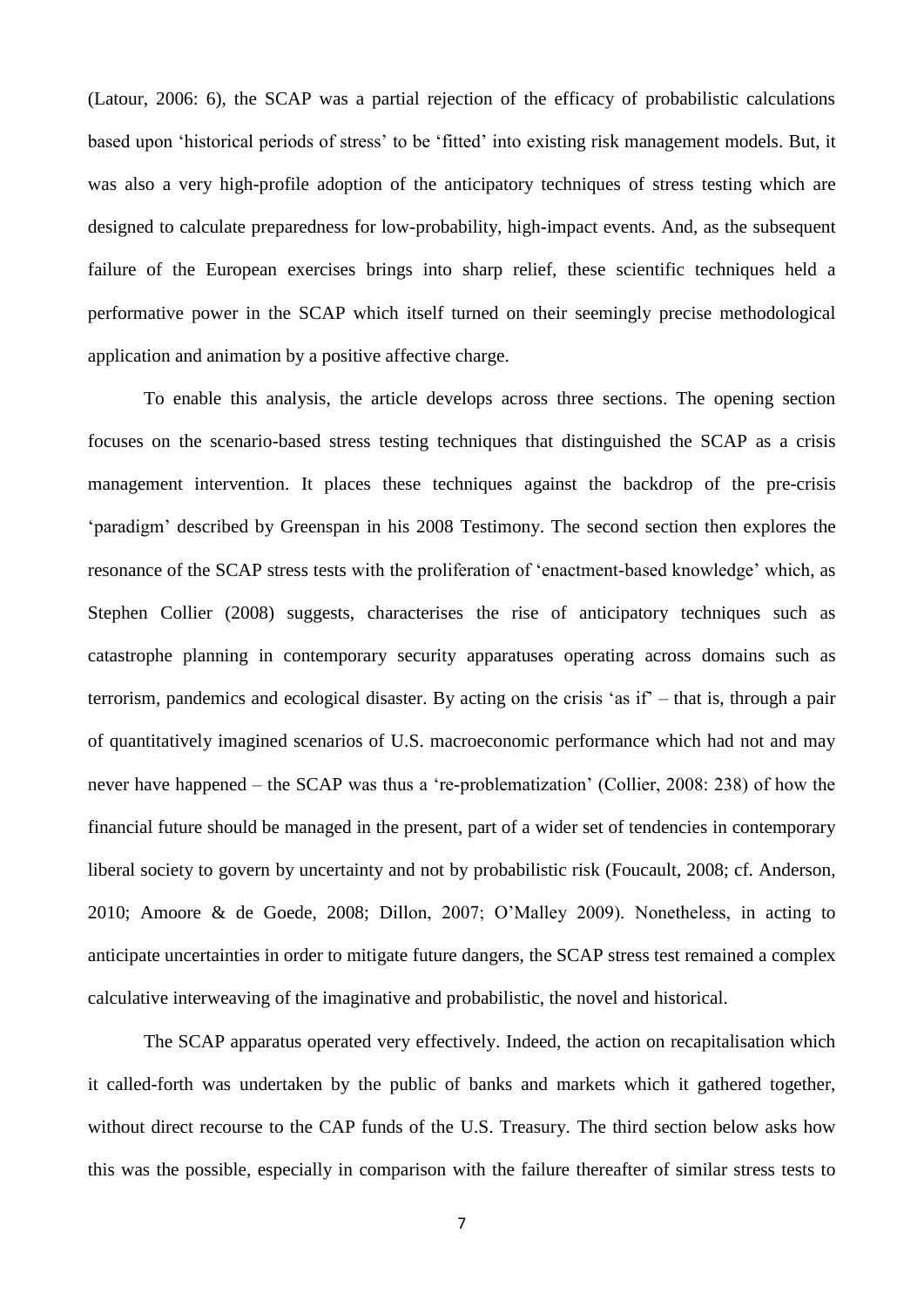restore confidence in the banking system in the European Union (EU). In the historical emergence and consolidation of financial risk management, it is not the 'facticity' (Latour, 1988) of techniques for dealing with the financial future that necessarily matters to understanding their prevalence over recent decades, even when those techniques claim to render the future knowable as probabilistic risks. Rather, as Millo and Mackenzie (2009) put it, the 'remarkable success' of probabilistic financial risk management techniques can be traced to their 'practical usefulness', 'reputation among the different organizational market participants' and 'constitutive (or performative)' qualities. Building on this argument via Lorraine Daston's (1995) account of the affectively changed pursuit of 'precision' (as opposed to 'accuracy') in scientific techniques of quantification, it is shown that, in contrast to the success of the SCAP, markets and media analysts had misgivings about the EU stress tests because of their apparent methodological imprecision. Market expectations of serious sovereign debt problems and their consequences for Eurozone banks in particular did not provide the starting point for EU stress scenarios, such that the application of techniques for anticipating uncertainty and reviving risk were mistrusted and viewed as undermined by politically expediency.

### **Bank stress tests**

The Supervisory Capital Assessment Program (SCAP) or 'the bank stress tests' formed part of the much anticipated Financial Stability Plan of February  $10^{th}$  2009, the Obama administration's first major governmental intervention in the crisis. While new Treasury Secretary Timothy Geithner was widely seen as the architect of the Plan, the SCAP was announced as a joint-statement of the leaders of the main government, regulatory and supervisory agencies (U.S. Treasury, 2009). The stress tests were to be a contributory mechanism in the Capital Assistance Program (CAP), itself an up-date on the Capital Purchase Program within the U.S. Treasury's Troubled Assets Relief Program (TARP) of October 2008. The Capital Purchase Program had emerged when, only two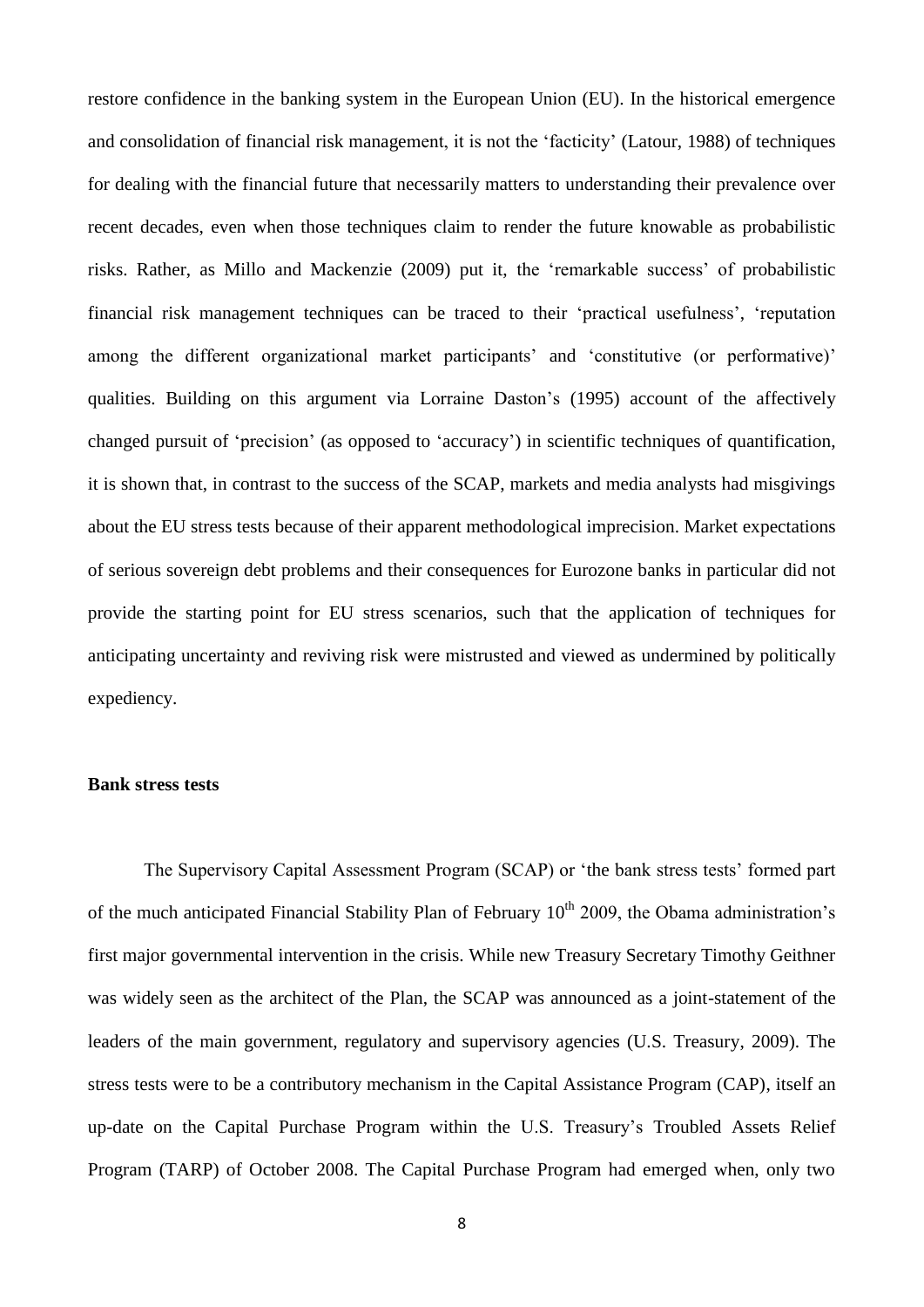weeks after its introduction, the focus for the TARP became not the intended temporary purchase of illiquid and toxic sub-prime assets in order to indirectly recapitalise banks, but the purchase of preference shares to directly recapitalise banks. The focus of the CAP and its SCAP was the capital adequacy of the 19 largest bank holding companies in the U.S., especially the degree to which the 'Tier 1' common equity capital that appeared on the liabilities side of their balance sheets was sufficient to cover growing volumes of defaults and losses on the asset side.

The broad parameters of the SCAP stress test exercise were announced in late February, with details about its methodology made public in the last week of April (Board of Governors, 2009a). The results of the tests for individual institutions were made available two weeks later, on May  $7<sup>th</sup>$  (Board of Governors, 2009b). Under the methodology, banks were required by supervisors to undertake tests on the adequacy of the capital that they currently held against two different macroeconomic stress scenarios. These 'plausible "what if" scenarios' featured quantified assumptions about real GDP growth, unemployment and house prices for 2009 and 2010 (Board of Governors, 2009a: 10). The 'baseline' or 'consensus scenario … reflected expectation among professional forecasters on the depth and duration of the recession', while the 'more adverse scenario was designed to be severe but plausible' (Tarullo, 2010). While the baseline scenario posited house price falls of -14% and -4% in 2009 and 2010, for example, for the more adverse scenario these projections were -22% and -7%. As for the other projections within the baseline scenario, figures for house price falls were arrived at by averaging the projections found in three well-established, respected and regular private economic forecasts – the Blue Chip Economic Indicators and Financial Forecasts surveys, Consensus Forecasts, and the Survey of Professional Forecasters.<sup>1</sup> Meanwhile, projected figures in the more adverse scenario were arrived at by supervisors themselves through an analysis of 'the historical track record of private forecasters as well as their current assessments of uncertainty', the latter including 'subjective probability

**.** 

<sup>&</sup>lt;sup>1</sup> See, respectively: http://www.aspenpublishers.com/blue-chip-publications.htm;

http://www.consensuseconomics.com/; and http://www.philadelphiafed.org/research-and-data/real-time-center/surveyof-professional-forecasters/.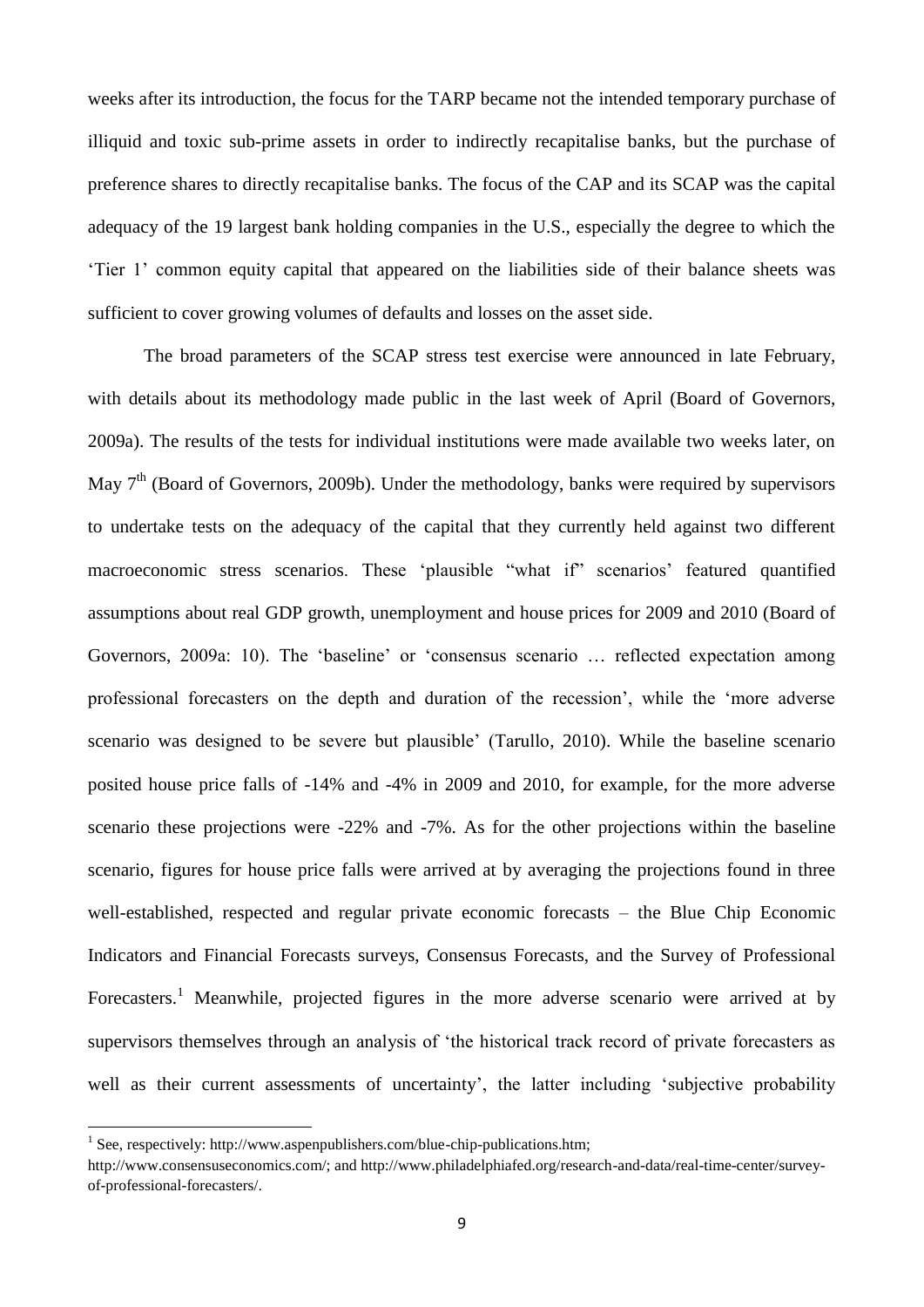assessments' present in private forecasts from early 2009 (Board of Governors, 2009a: 5). For the main variables in the adverse scenario – real GDP growth, unemployment, and house prices – there was a probability of roughly 10-15% that each could be worse than projected.

Under each scenario, and using their year-end 2008 financial statement as a starting point, banks first produced projections of losses and shrinking revenues, where losses for 2009 and 2010 covered at least twelve separate categories of loans and other asset classes. Supervisors assisted in a process that was 'interactive and iterative' (Tarullo, 2010), providing indicative loss-rate ranges for asset markets as a whole based on historical experiences and quantitative modelling of relations between loan performance and macroeconomic variables. Next, supervisors evaluated banks' own projections in order to identify any methodological weaknesses, missing information and/or overly optimistic assumptions. This appears to have led to 'numerous modifications of the banks' submissions', often arising from a combination of 'comparative analysis across the firms' and 'supervisors' own judgements' (Tarullo, 2010). As a third step in the process, supervisors ran standardised information from banks, on such matters as detailed loan and portfolio characteristics, through their own probabilistic model. Finally, and based on these three steps, supervisors produced loss, revenue and reserve estimates for each institution that, combined with information on existing reserves and capital, were used to project the capital that banks would need to remain solvent under the scenarios.

Viewed against the backdrop of developments in financial risk management and regulatory practices across recent decades, the stress testing of banks that the SCAP exercise undertook was certainly not fundamentally new (Sorge, 2004). What was distinctive, however, was the preeminence that the SCAP, as a crucial intervention in the crisis, gave to its pair of 'forward-looking' scenarios (Board of Governors, 2009a: 1). The SCAP cut quite sharply against the grain of the precrisis economy, wherein multiple calculations of probabilistic risk were pivotal to the ways in which the financial future was both embraced and managed (Haldane, 2009; Rebonato, 2010). It was probabilistic risk which had enabled and legitimated a vast array of opportunities for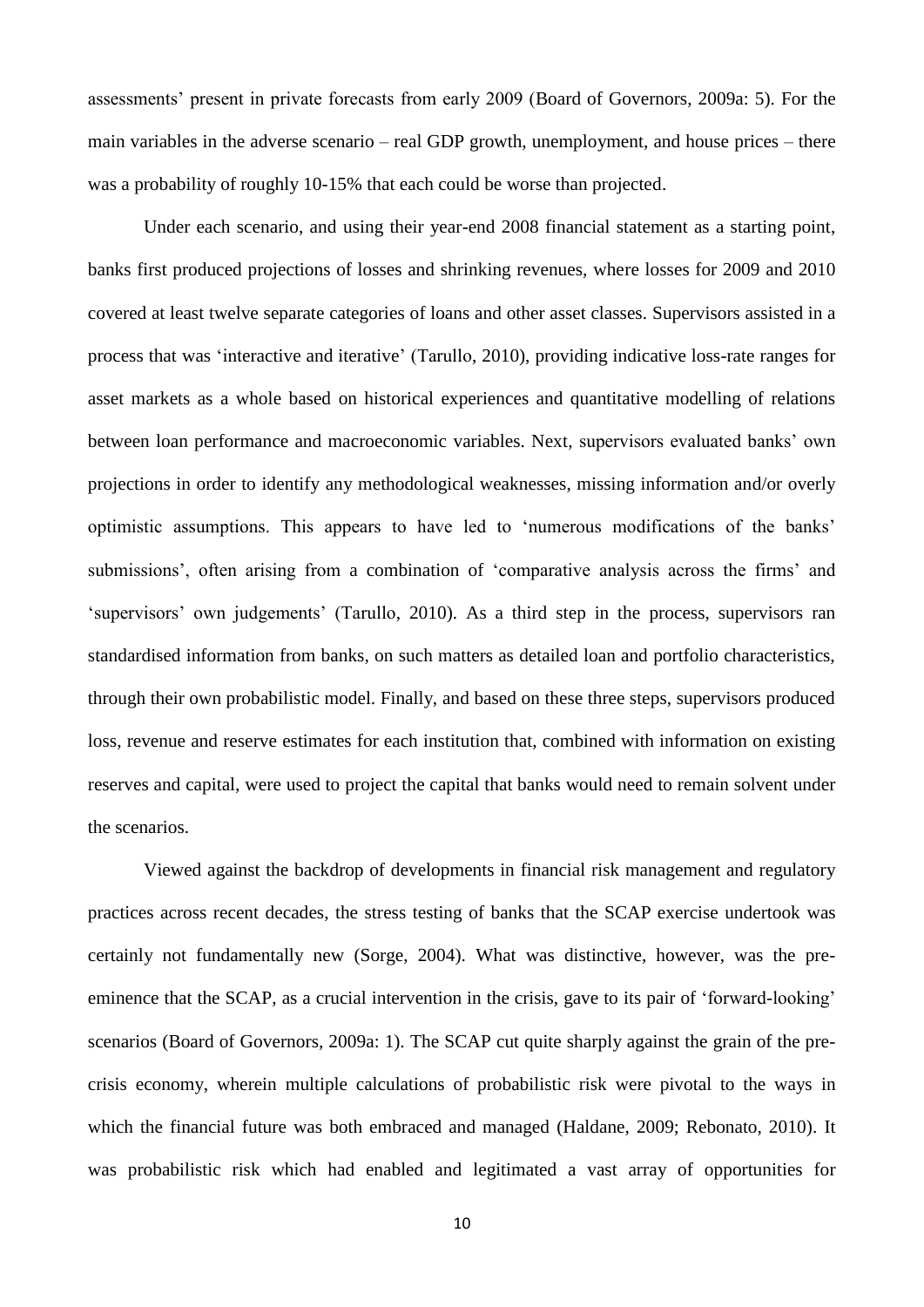speculative profits and the financialisation of Anglo-American economies before the crisis (e.g. Blackburn, 2006; Partnoy, 2004), and risk management was simultaneously crucial to how the dangers of financial expansion were apparently diminished by banks and other market institutions. By the mid-1990s, risk management models and devices – most notably, value-at-risk (VAR), which emerged from the wake of the 1987 stock market crash and puts a probabilistic number on the amount a bank could expect to lose on its portfolio of assets on a relatively bad day - had become integrated into organizational procedures and subsequently into the 1997 Basel II global standard for capital adequacy (de Goede, 2004; Power, 2005). Default risks arising from mortgages and all manner of loans were also increasingly moved off bank's balance sheets, and were sliced, diced, priced, distributed and traded by investors as a consequence of techniques of asset-backed securitisation and structured finance (Leyshon & Thrift, 2007; Partnoy, 2004). And, while rapidly growing 'over-the-counter' markets for credit derivatives promised that the default risks of specific assets (e.g. a corporate bond) could be hedged through bespoke contracts, they also served to enable trading in volatility and variance which was marked by its indifference to the performance of underlying assets (Wigan, 2009).

Within these developments in financial risk management, stress testing remained 'the poor relation in the family of analytical techniques to control risk', 'a second-class citizen' (Rebonato, 2010: 1). That said, stress testing did become more prevalent in banks' in-house risk management models after the collapse of Long-Term Capital Management in 1998, operating alongside and in addition to VAR (Aragones, Blanco & Dowd, 2001). It was also one of seven standards which had to be met under Basel II arrangements if an organization was to be permitted to substitute external oversight by regulators for such in-house risk management models. This was because, as Philippe Jorian (2007: 357) puts it in what is widely regarded as the principal textbook on VAR:

In practice, VAR measures based on recent historical data can fail to identify extreme unusual situations that could cause severe losses. This is why VAR methods should be supplemented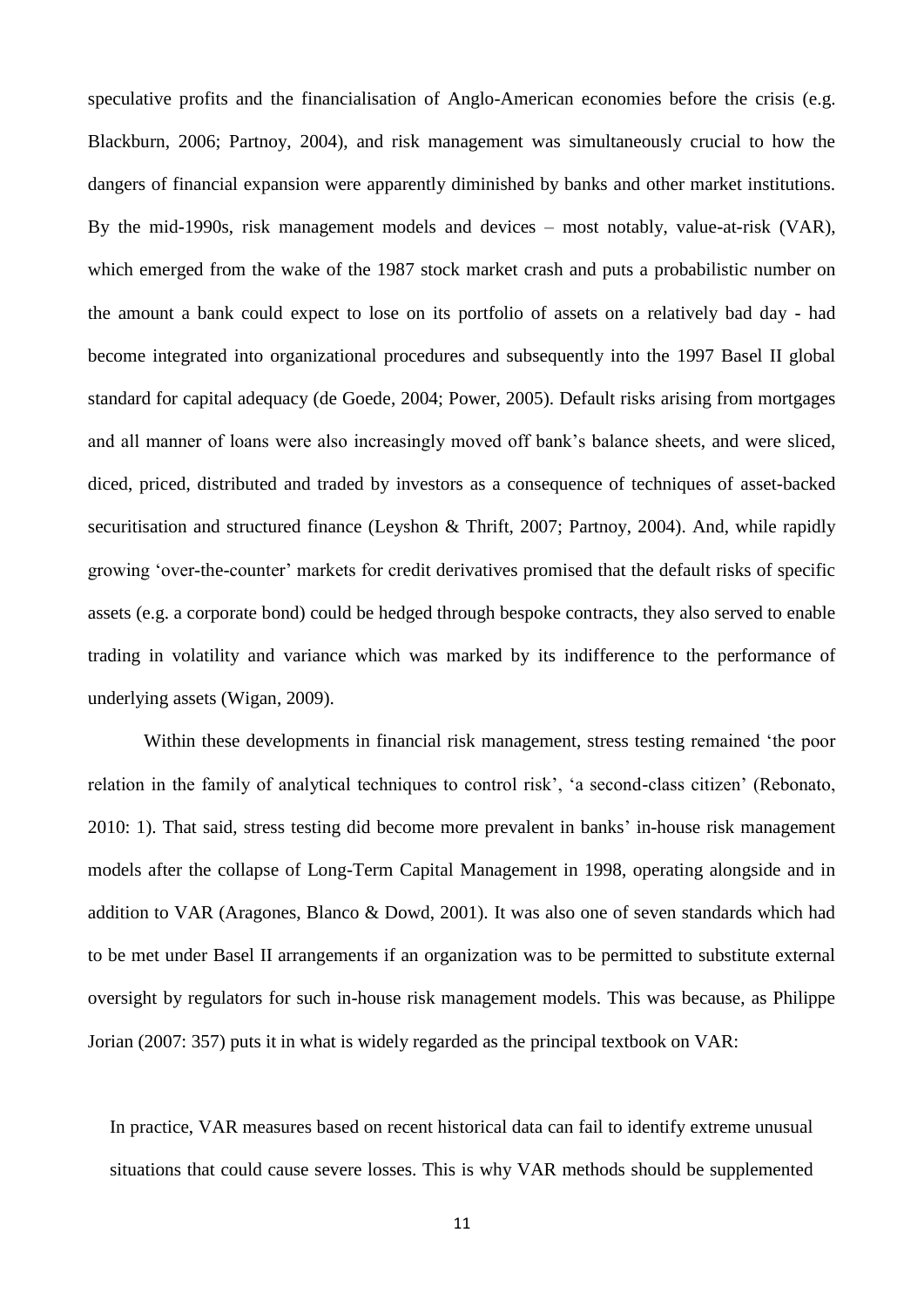by a regular program of stress testing. Stress testing is a *nonstatistical* risk measure because it is not associated with a probability statement like VAR (*original emphasis*).

Stress testing also came to feature in national macroprudential regulatory and supervisory practices from the mid-to-late 1990s, and globally after 2001 in the guise of the International Monetary Fund's (IMF) Financial Sector Assessment Program (Sorge, 2004). So, and as the Board of Governors of the Federal Reserve System (2009a: 2) describe it, the SCAP was 'conceptually similar to stress tests that firms undertake as part of their ongoing risk management'. But, as they continue, previous in-house stress testing techniques tended to 'focus on individual business lines' rather than the totality of a bank holding company. Moreover, both macroprudential and in-house stress tests prior to the SCAP also varied considerably in their form. They could be piecewise and based upon analyses of the impact of anticipated movements in single key financial variables (e.g. interest rates, stock prices), or upon integrated scenarios which, providing 'a description of the joint movements in financial variables, could be 'drawn from historical events' (i.e. past crises) or 'from plausible economic and political developments' (Jorion, 2007: 357-8). In contrast, the SCAP stress tests were different because they were 'comprehensive', drawing on and bringing together quantitative forecasts for a wide range of macroeconomic variables, and because they deployed 'a common forward-looking conceptual framework' across the major banks (Board of Governors, 2009a: 2).

#### **Enacting the SCAP apparatus**

In bringing the scenario-based stress testing of banks to the front and centre of a key governmental intervention in the crisis, the SCAP would seem to share much in common with a broader anticipatory turn in the techniques which a growing body of scholarship identifies as at work in the contemporary liberal government of terrorism, pandemics and ecological disaster (see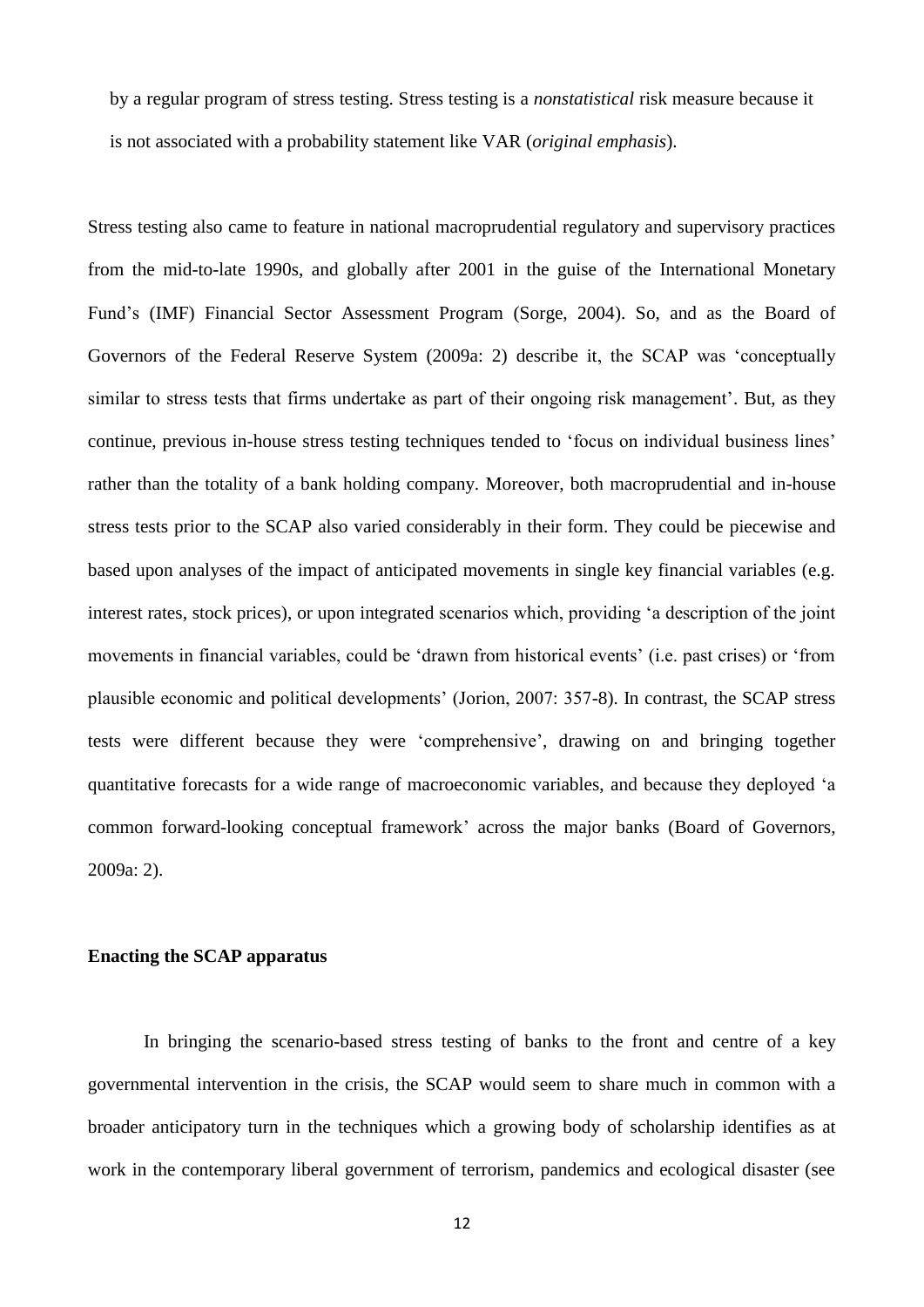Anderson, 2010). In particular, reading the stress testing of the SCAP through Stephen Collier's (2008) careful genealogy of what he describes as a 'new form of knowledge' devoted to 'estimating the likelihood and consequence of potentially catastrophic future events' (p. 224), it is clear that there is a resonance between these different techniques as they have emerged, travelled between and continued to develop across domains. So, while there are important differences between catastrophe planning and bank stress testing as anticipatory and scenario-based techniques – for example, as the SCAP methodology paper makes clear, even 'the more adverse alternative is not, and is not intended to be a "worst-case" scenario' (Board of Governors, 2009a: 5) – exploring these resonances can deepen and broaden our understanding of the distinctiveness of stress testing as a financial risk management practice that, prior to the SCAP, was somewhat nascent and underdeveloped.

When tracing a new form of calculative knowledge of catastrophe that works through estimates and likelihoods – from U.S. civil defence planning for possible nuclear attack during the late 1940s, to natural hazard modelling in the 1960s and 1970s, and, more recently, to terrorist risk assessments and their integration into federal budgetary rationalisation – Collier (2008) makes a distinction between 'apparatuses of collective security' that are produced through 'archivalstatistical knowledge', on the one hand, and those produced through 'enactment-based knowledge', on the other (p. 225). On the basis of Collier's distinction, the SCAP stress test scenarios were akin to an enactment-based form of knowledge, including what he characterizes as a particular 'inventory', 'event model', and assessment of 'vulnerability'. Given the unravelling of all manner of risk calculations in 2007 and 2008, and the continuing sense in early 2009 that these were still uncharted financial waters, the starting point for the SCAP tests was that there was 'no archive of past events whose analysis might provide a guide to future events' (Collier, 2008: 228). As Rebonato (2010: 1) puts it, during the tumult of autumn 2008 in particular 'events of one-in-manythousand-years rarity kept on occurring with disconcerting regularity'. Thus, instead of an archive, the SCAP included a dozen or so categories of loans and asset classes held by the banks and their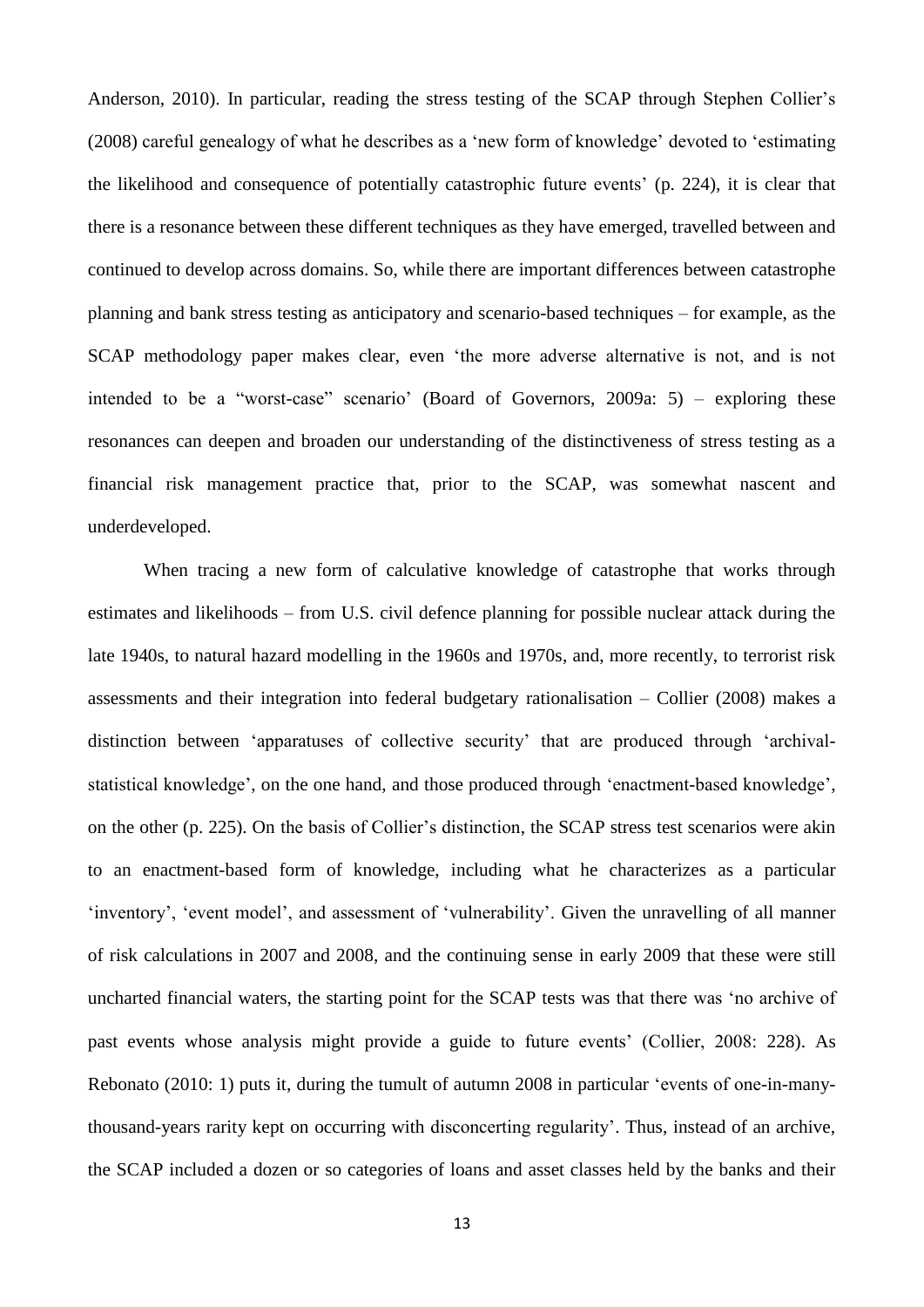revenue in its various forms as the 'inventory of elements' which were deemed most relevant to the impact of future quantified 'events' (e.g. house price falls) included within the macroeconomics scenarios (Collier, 2008: 227). And, it was the 'vulnerability data' about these assets to future events which fed into loss and revenue estimates on bank's balance sheets and, ultimately, to projections of capital adequacy (p. 235).

Understood in Collier's (2008) terms, then, the enactment-based knowledge of the SCAP as a particular apparatus of collective security entails a 're-problematization' of how the financial future should be managed in the present (p. 238). To speak of the SCAP as an 'apparatus of security' is to draw on a concept that, emerging from Michel Foucault's initial and broad reflections on apparatuses (*dispositif*), slowly consolidates across his work. Composed of heterogeneous elements in relation, an apparatus as a distributed form of agency has many parallels with, and indeed informed the emergence of, Gilles Deleuze's notion of 'assemblage' (Deleuze, 2006; Deleuze and Guattari, 2004). But, for Foucault (1980: 194-5), an apparatus is 'a sort of – shall we say – formation which has as its major function at a given historical moment that of responding to an urgent need. The apparatus thus has a dominant strategic function'. And, by the time of his *Lectures at the Collège de France* in the mid-to-late 1970s, the strategic function of these ordering interventions is that of securing the life of the population in liberal society (Foucault, 2007, 2008).

Moreover, as Foucault (2007: 20) has it, an apparatus of security 'works on the future', such that 'the management' of 'open series' which 'can only be controlled by an estimate of probabilities' is 'pretty much the essential characteristic of the mechanism of security'. This is because, as a range of literature inspired by and following in the wake of his work now underscores (e.g. Amoore & de Goede, 2008; Dillon, 2007; O'Malley 2009), contingency occupies an ambiguous position in the liberal government of populations. Securing liberal life in the face of the destructive threats and dangers of global circulations must not, at the same time, close-down the productive opportunities and profits that also arise from those uncertainties. The anticipatory techniques of stress testing deployed in the SCAP apparatus are, in short, part a wider set of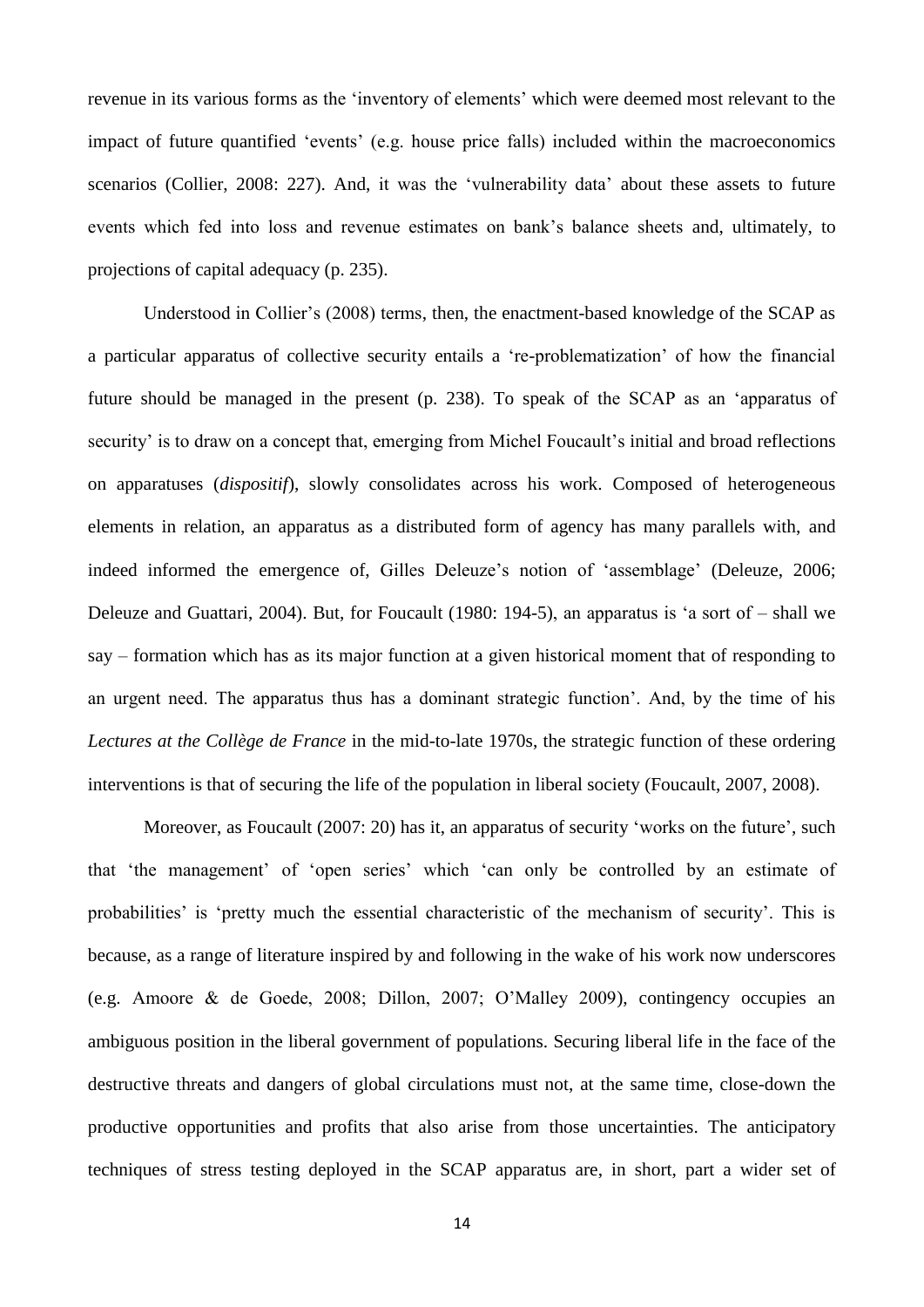tendencies in contemporary liberal society that seek to govern by uncertainty and not by probabilistic risk. For example, the methodology paper for the SCAP features only a single summary box to describe the stress tests. Entitled 'Assessing Capital Needs in an Uncertain World', it begins by stating that 'Projecting estimated losses and revenues for BHCs [bank holding companies] is an inherently uncertain exercise, and this difficultly has been amplified in the current period of increased macroeconomic uncertainty'. The SCAP works with, rather than against, the idea that the future is 'unknown, with a wide range of plausible outcomes' (Board of Governors, 2009a: 10).

Understood as a re-problematization of a financial future to be anticipated in the present through the enactment-based knowledge of stress scenarios, the SCAP apparatus nonetheless also featured the 'recombination' and 'redeployment' of existing risk management techniques rather than their simple and complete rejection (Collier, 2008: 238). Indeed, there is clearly a sense in which the tendency to regard stress testing as something of a remedy for the pitfalls of VAR and probabilistic risk management served, in effect, to buttress existing techniques. By way of illustration, consider the calculations of the required thresholds on the levels and composition of capital that banks were required to hold on the liabilities side of their balance sheets at the end of the two year horizon of the stress test: Tier 1 capital had to be greater than 6% of 'risk-weighted assets', with Tier 1 common equity capital similarly required to be in excess of 4% of 'riskweighted assets' (Board of Governors, 2009a). Thus, through calculations of asset values that took probabilistic account of their risks, the SCAP held in place and did not sweep away one of the basic premises of VAR. Similarly, the assumptions that underpinned the modelling of the vulnerability of particular asset classes to the impact of future events were also largely probabilistic, based on the analysis of archives of historical data about each of those loans and instruments.

Despite these caveats, the SCAP apparatus did imply an important sea-change in what Collier (2008: 227) terms 'mechanisms of mitigation', that is, in the ways in which future dangers are to be addressed in the present through financial risk management and regulation. As part of the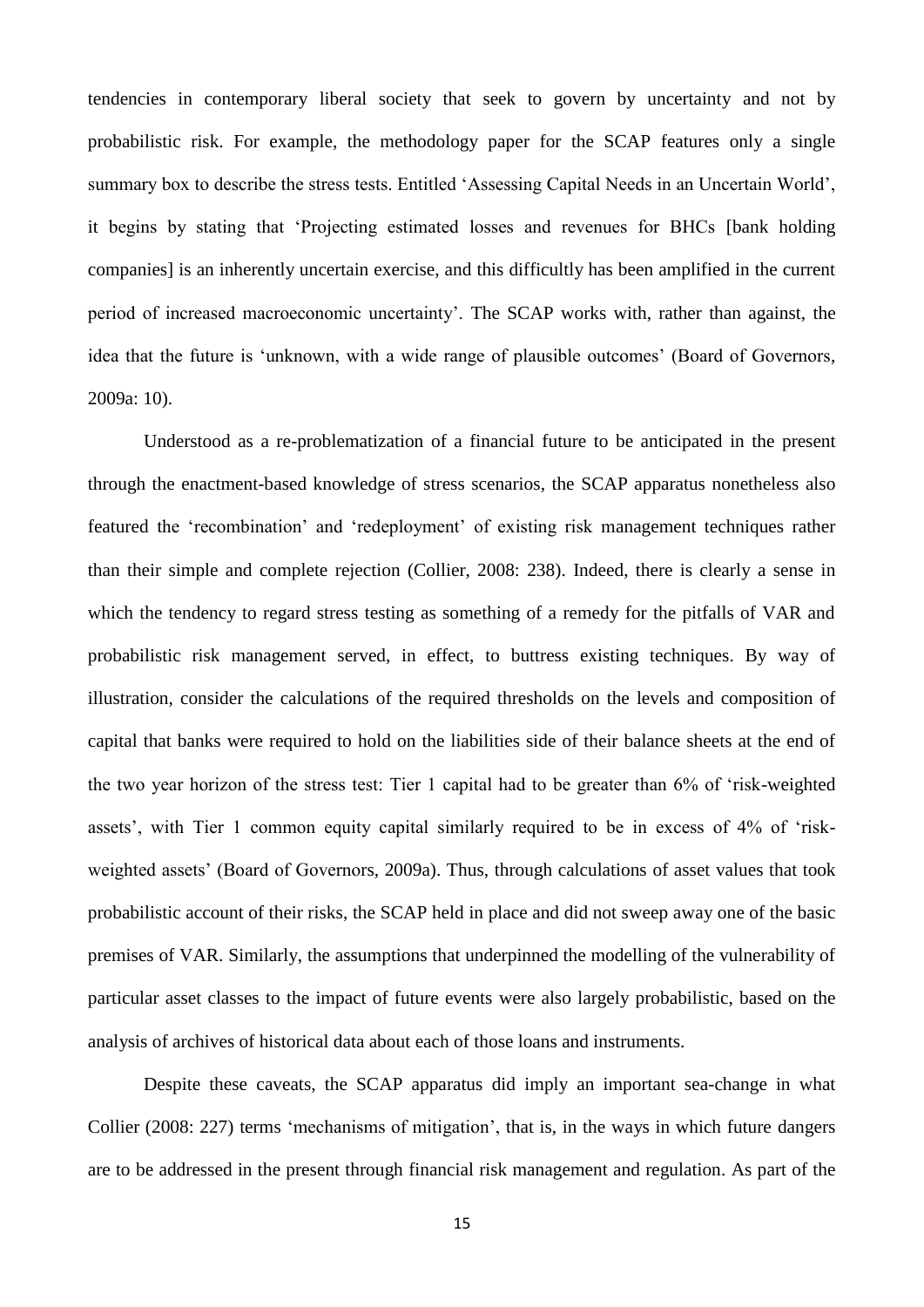CAP, and like all recapitalisation drives in contemporary crisis management and subsequent regulatory attempts to improve the so-called 'resilience' of banks, the SCAP apparatus sought to invigorate preparedness as a mechanism for dealing with the dangers of the uncertain financial future. As Ben Anderson (2010) has it with reference to a wide range of techniques that govern liberal life through risk and uncertainty, 'preparedness' can be distinguished from mechanisms of 'precaution' and 'preemption'. As he describes these mechanisms or 'logics':

both precaution and preemption aim to stop the occurrence of a future, by either stopping a process before it reaches a point of irreversibility or initiating a new process. Preparedness is different. Its sphere of operation is a series of events after a precipitating event. Unlike precaution or preemption, preparedness does not aim to stop a future event happening. Rather, intervention aims to stop the effects of an event disrupting the circulations and interdependencies that make up a valued life (p. 791).

The SCAP stress tests did not seek to make a future of bank insolvency actionable in the present by simply reverting to the kinds of precautionary mechanisms that prevailed before probabilistic financial risk management practices took hold. So, although the SCAP certainly emboldened the authority of supervisors and regulatory agencies whilst seeking to boost the volume of capital that banks held, this was not a return to the Basel I rules of the late 1980s wherein closely monitored holdings of capital set absolute limits upon a relatively static set of assets on bank balance sheets. It was also plainly not a replay of the precautionary interventions and regulatory programmes which came to prevail in the wake of the Wall Street crash and through to the early 1970s. Then, finance was enclosed in national economies through capital controls, and strict fire-walls separated investment from commercial banking which were also both tightly restricted. Finance was, in effect, positioned as 'the servant', subservient to the productive economy, policies of Keynesian demand management and the Bretton Woods system of fixed-exchange rates (Helleiner, 1993; cf. Best, 2005; Blyth, 2002; Helleiner, 1994). Now, and in contrast, finance remains relatively free-flowing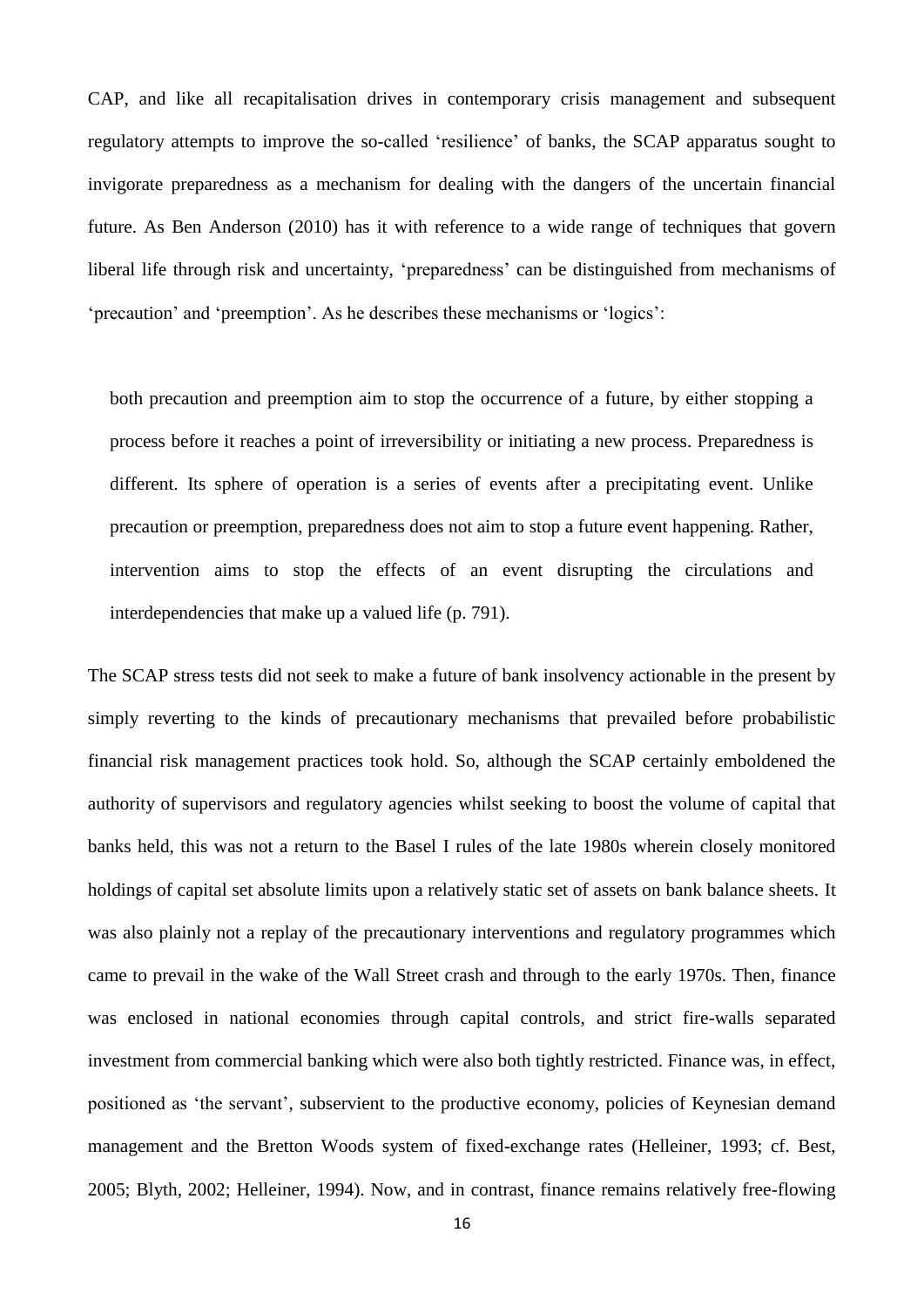and very much open for business in spite of, and perhaps indeed because of, the turbulence of successive crises (Cooper, 2010). That said, the SCAP stress tests did signal a move away from the distribution of risk that was enabled prior to the present crisis by off-balance sheet accounting and the calculations and circulations of securitisation and structured finance, and from the logic of preemption which, as Louise Amoore (2011) argues, is promoted by the arraying of a range of possible futures in derivatives markets. The future dangers that the SCAP stress tests prepared U.S. banks for through recapitalisation were not those which were calculated and priced as probable and based on induction from past events, but those that, for the high-impact, low-probability events of the adverse scenario in particular, were quite unprecedented historically.

#### **Practicality, performativity and precision**

The SCAP can be understood, then, to have signalled and acted through a subtle but significant change in the scientific repertoires of financial risk management, a very public turn to anticipatory techniques which re-problematized how the financial future should be acted on in the present. Prior to the SCAP, previous governmental interventions in the crisis were largely unsuccessful at restoring market confidence in the solvency of U.S. banks. There was also initially little indication that the SCAP would later be regarded as such a success. The Obama administration's plans of early February were heavily criticised by the financial press and greeted by sharp falls on global stock markets (*The Economist*, 2009a, 2009b; Luce and Guha, 2009). So, how was it possible for this intervention to ultimately be viewed so approvingly in markets that it marked a watershed moment in the crisis in the U.S., especially in comparison with the failure of subsequent and similar bank stress test exercises during the summers of 2010 and 2011 to inspire confidence in European banks?

In addressing this question, what is immediately apparent is that the relatively successful operation of the SCAP in restoring confidence in U.S. banks was not a consequence of results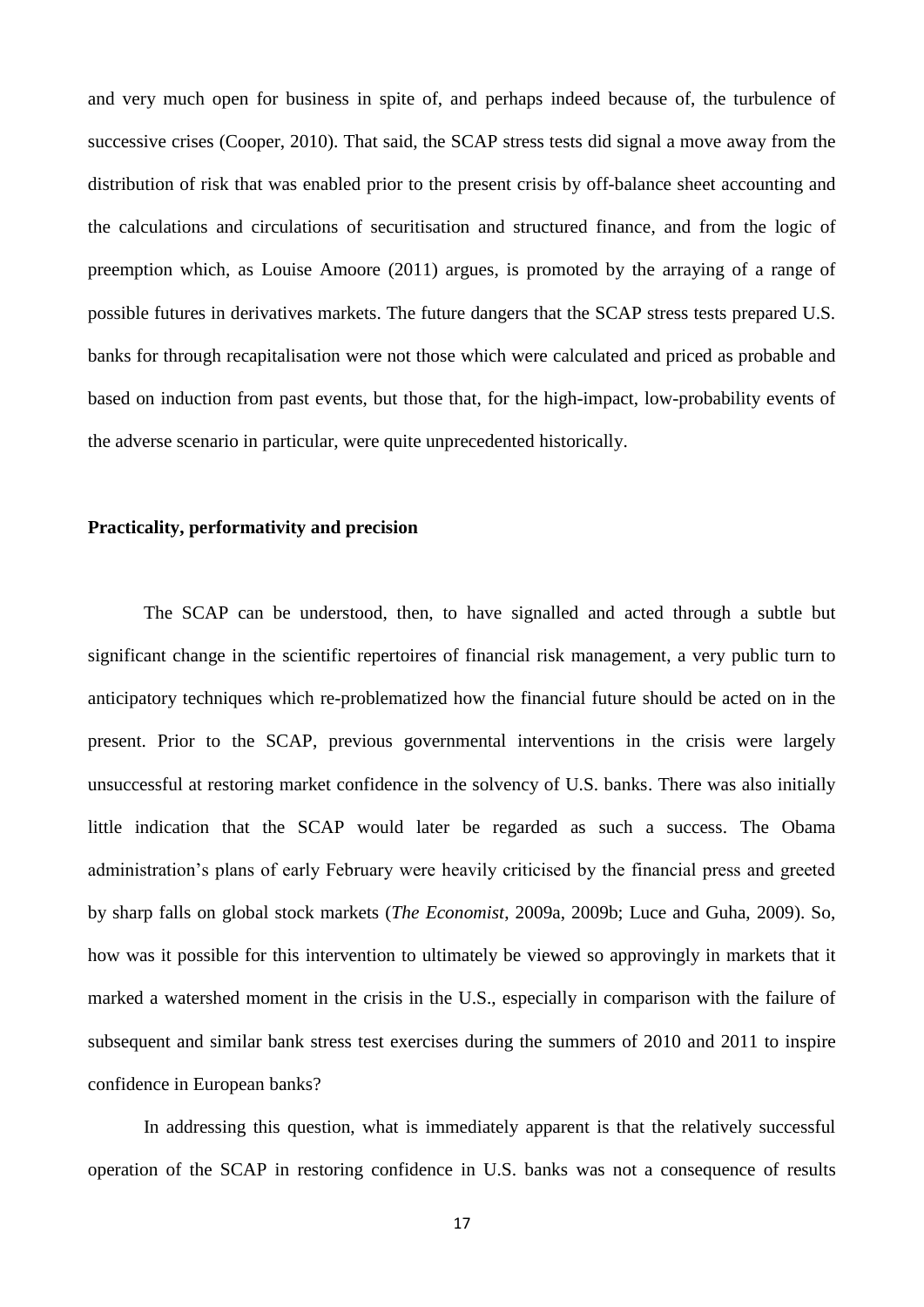which produced rosy risk information. The 19 banks included in the SCAP were estimated to have collectively incurred losses of \$400 billion across the six economic quarters through to the end of 2008, including charge-offs, write-downs on securities in investment and trading portfolios, and discounts on assets acquired when taking-over failing or failed institutions (Board of Governors, 2009a: 3). The more adverse scenario of the SCAP projected that further losses at the 19 firms would amount to \$600 billion across 2009 and 2010, with more than two-thirds of these losses arising from residential mortgages and other consumer-related loans (Board of Governors, 2009b: 3). Moreover, under the adverse scenario, 10 of the 19 bank holding companies included in the Program were projected as needing to raise a cumulative total of \$75 billion in capital in order to meet the required adequacy thresholds at the end of its two year horizon. The 10 were given thirty days to produce plans that, over the next six months, would raise this capital from the markets and/or via the CAP which, through the purchase of preference shares, would fund public recapitalisation but not nationalisation.

It proved unnecessary, nonetheless, for any of the 10 bank holding companies to directly receive CAP funds in order to meet their projected shortfalls of capital. Of the 10, only car finance company and 4<sup>th</sup> largest mortgage lender in the U.S., General Motors Acceptance Corporation (GMAC), received a capital injection from the Treasury after May 2009, but this was through the TARP's Automotive Industry Financing Program. The CAP was closed on September 11<sup>th</sup> 2009 and, by November, the 10 banks required to raise additional Tier 1 capital had done so to the tune of \$77 billion. This had been achieved by issuing new equity in the markets, converting existing preferred equity to common equity, and selling business arms and portfolios of assets. The ratio of Tier 1 common capital to risk-weighted assets across the 19 institutions included in the SCAP increased from 6.7% to 8.5% by the end of 2009 (Bernanke, 2010). It was the banks themselves and the markets of which they were part that acted on the scenarios of the SCAP apparatus and in the name of the preparedness of recapitalisation, and not the regulators, supervisors and the Treasury. Indeed, almost a month-to-the-day after the results of the SCAP were announced, a number of the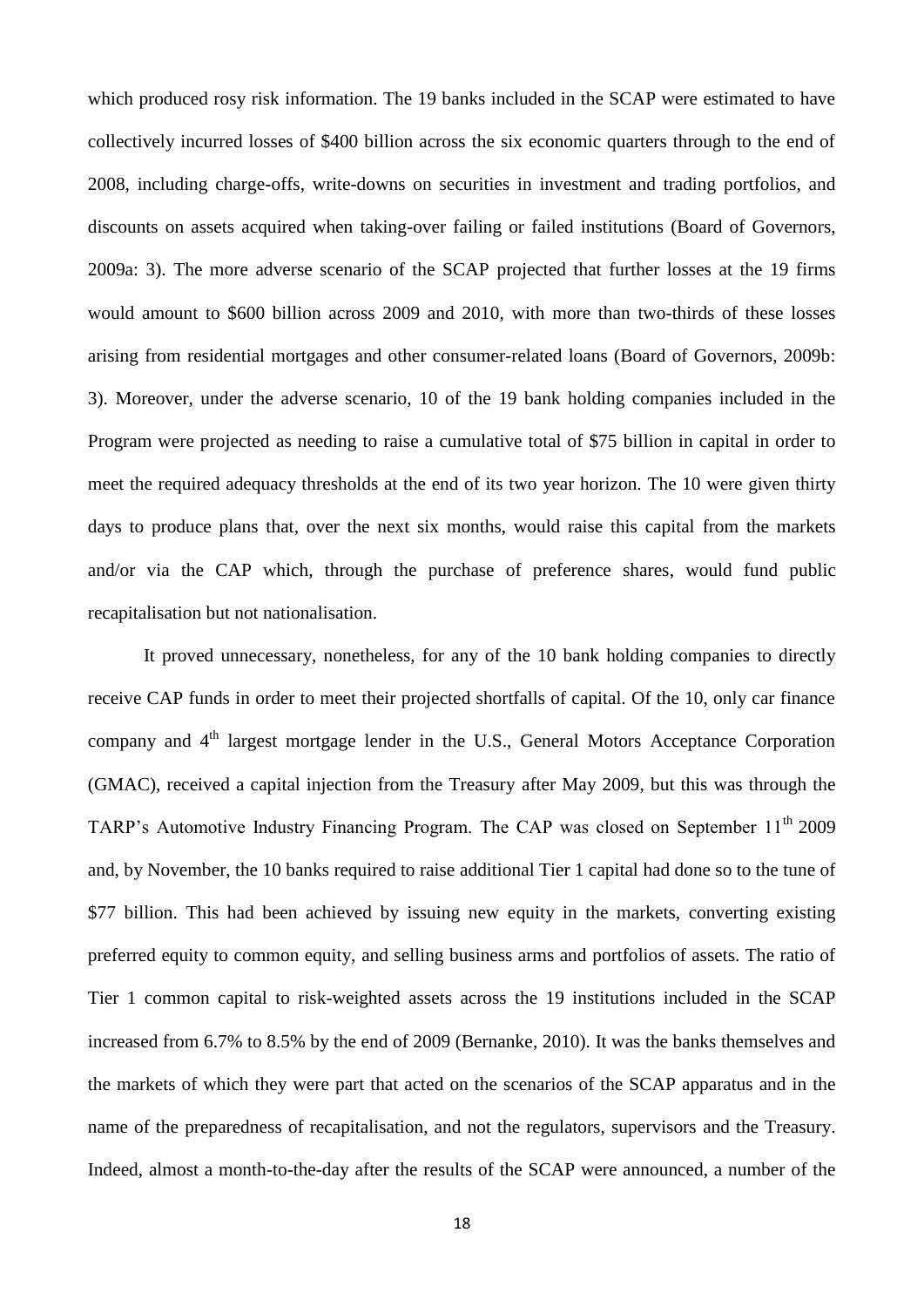19 firms that it included began to pay back the TARP monies which, from the previous autumn, had funded their public recapitalisation (Dash, 2009; *The Economist,* 2009d).

In contrast to the SCAP exercise, the results of the first EU bank stress test in July 2010 gave a clean bill of health to all but 7 of the 91 institutions that it covered. In conjunction with the European Central Bank (ECB), the 2010 test was coordinated by the Committee of European Banking Supervisors (CEBS), a grouping of national regulators and central bankers that had been reporting to the European Commission and addressing regulatory convergence issues in the single market process since 2004. 91 institutions were included in the test 'in descending order of size, so as to cover at least 50% of the respective national banking sector, as expressed in terms of total assets', and, together, they accounted for 65% of total bank assets in Europe (CEBS, 2010: 2). The test's adverse macroeconomic scenario quantitatively anticipated - with country-specific variations, and the addition of 'a postulated aggravation of the sovereign debt crisis … differentiated across countries' (p. 4) - a mild 'double-dip recession' for the EU27 that amounted to a flat lining of GDP in 2010 and a contraction of -0.4% in 2011, compared with the sharp fall of -4.2% in 2009. Of the 7 institutions projected to have a cumulative Tier 1 capital shortfall (i.e. below a 6% threshold) of  $\epsilon$ 3.5 billion against the adverse scenario, 5 were Spanish regional banks that were widely known to be struggling following the downturn in their national property market. Similarly, the results of the second EU stress exercise, this time conducted by the recently minted European Banking Authority (EBA) and announced in July 2011, found that just 9 banks failed the adverse scenario of the test to the tune of  $\epsilon$ 2.5 billion, categorising a further 15 institutions as 'near-fail' because their core Tier 1 capital ratios were projected to be between 5% and 6% under the more adverse scenario (EBA, 2011).

It was not the case, then, that the SCAP restored confidence in U.S. banks because the test results cast their preparedness for the future in a positive light, far from it. Furthermore, and by the very nature of the scenario-based stress scenarios that were its operating element, the success of the SCAP apparatus could not be a matter of the correctness, proof or empirical validity of the results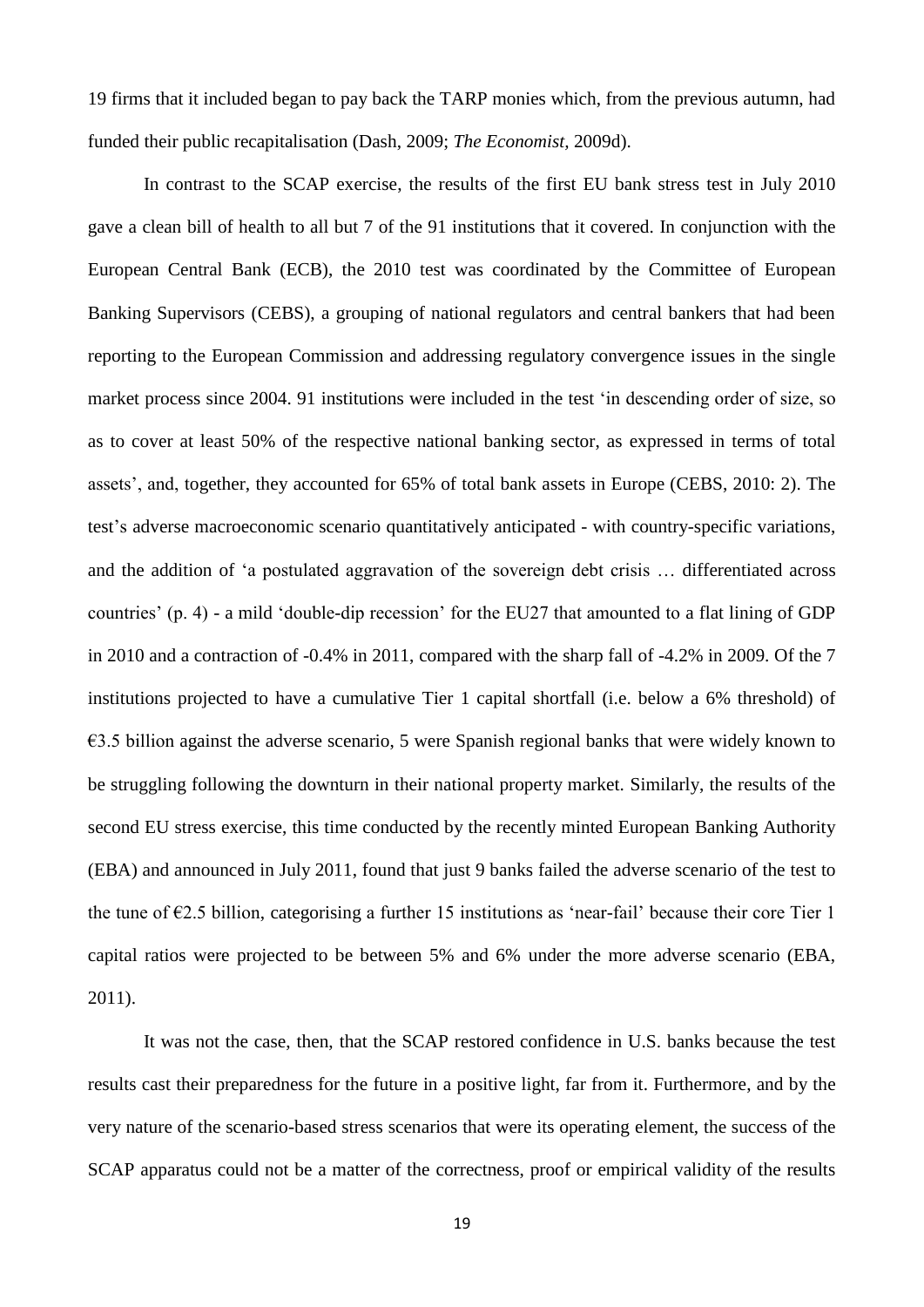that were produced. Risk information about the solvency of U.S. banks could not be found by markets and analysts to be right in realist terms at the time at which it was made available by the SCAP, just as the results arising from the CEBS and EBA exercises could not be judged to be incorrect when they were released in the summers of 2010 and 2011 respectively. As such, and as Millo and MacKenzie (2009) suggest more broadly of the historical emergence and consolidation of financial risk management, it is not the 'facticity' (Latour, 1988) of techniques for dealing with the financial future in the present that necessary matters to understanding their prevalence over recent decades, even when those techniques typically claim to render the future knowable as risks. Following Michael Power (2007), and combining institutional economic sociology with the actornetwork theory of Bruno Latour, what Millo and MacKenzie (2009) highlight is that the rise of risk management in financial organizational life is a story of 'hybrid human-machine networks', and the 'integration' and 'fusion of knowledge' of risk calculations into managerial and regulatory practice (pp. 639-641). So, to paraphrase from Milo and MacKenzie (2009), the suggestion is that the 'remarkable success' of the SCAP did not hinge on the 'accuracy' of its results. Rather, what mattered was the 'practical usefulness' of the stress testing technique, its growing 'reputation among the different organizational market participants', and its 'constitutive (or performative)' power, that is, it's capacity to socially and materially bring into being and produce action on that which it names.

In her account of account of the continuities in the history of scientific techniques of quantification, Lorraine Daston (1995) makes a similar distinction to that which Millo and MacKenzie (2009) draw when analysing the practical usefulness and performative power of financial risk management. For Millo and MacKenzie (2009: 641, *original emphasis*), what it is of particular import to the practicality and performativity of financial risk management is that knowledge about the future appears as '*methodologically* valid' and 'not always realistically valid'. Meanwhile, for Daston (1995: 8), quantification, as one of the main 'aspects of how scientists come to know', is not simply marked by a drive for 'accuracy', but also for 'precision'. While the former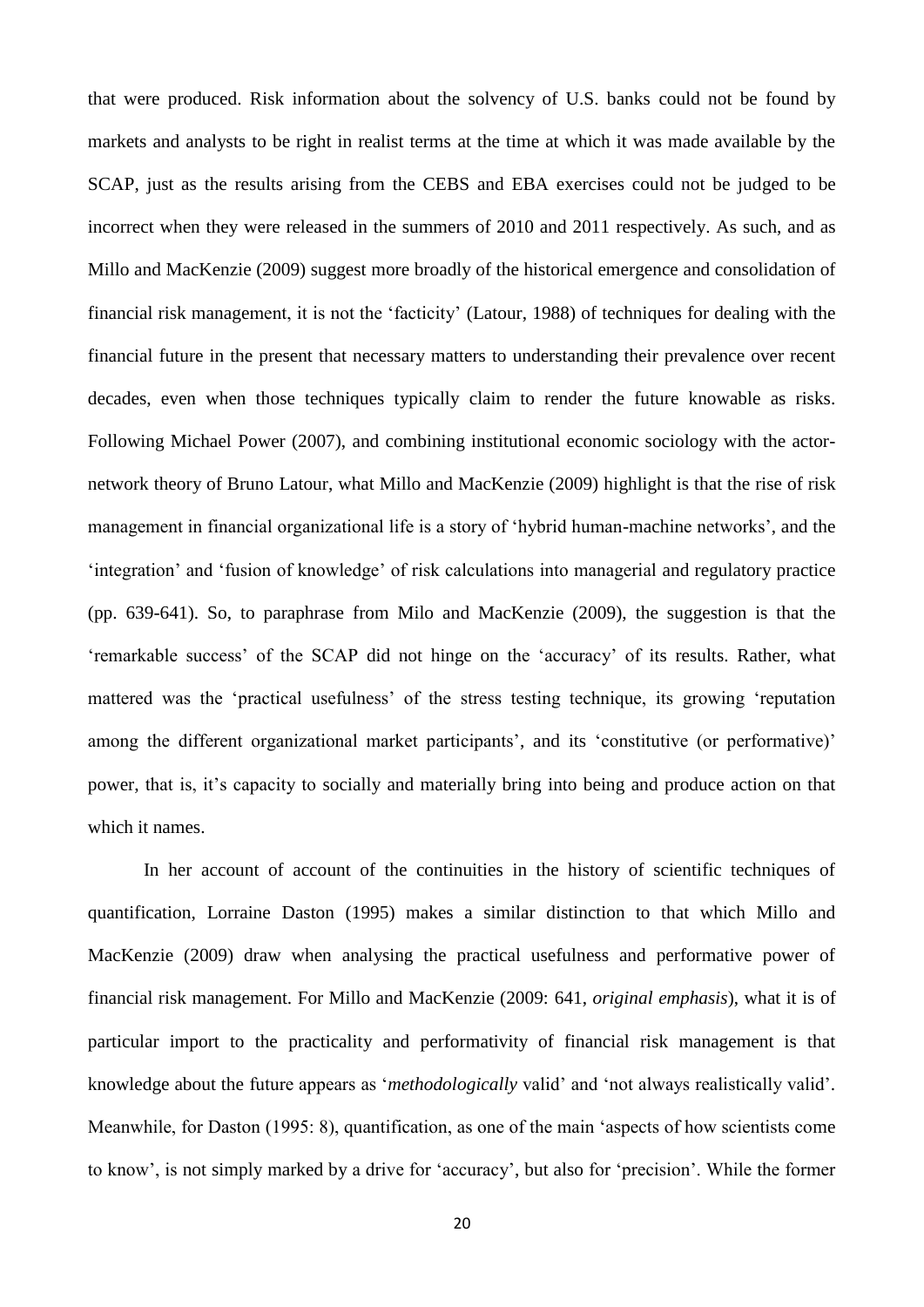'presupposes that a mathematical model can be anchored in measurement; precision concerns the clarity, distinctness, and intelligibility of concepts, and, by itself, stipulates nothing about whether and how those concepts match the world'  $(p, 8)$ . For Daston, moreover, the search for precision – and, thus, for concepts and methods of quantification that are held by a scientific community to be credible, valid, and useful - is necessarily and always affectively charged. As she has it, there is a contingent 'web of affect-saturated values' that circulates within and through scientific communities and their ways of knowing (p. 4). And, in relation to techniques of quantification specifically, collectively held desires within those communities for 'communicability', 'impersonality' and 'impartiality' inform and imbue the drive for precision and, ultimately, their performative power (pp. 8-10).

The implications of Daston's insights are that stress testing, as deployed in the SCAP, held a performative power because it appeared to markets and analysts to be applied with precision and was thus animated by a positive affective charge. And, in direct contrast, the EU tests 'misfired' and failed to performatively enrol a public of markets and analysts - to borrow and extend terms from J.L. Austin (1962) - because they were mistrusted and seemed to be imprecise and far from impartial in their application. To be clear, what Daston has in mind when she identifies the significance of 'emotional forces' is 'the mental states of collectives, in this case collectives of scientists, not of lone individuals' (pp. 4-5). These are mental states that make the apparent rationality of scientific endeavours possible, such that affect and rationality are not opposites but two sides of the same coin. This is quite different from the study of financial markets that, with rare exceptions (e.g. Pixley, 2004), typically views affective energies as arising out of the 'animal spirits' which are said to be a psychological trait of all irrational individuals who speculate on the markets (e.g. Akerlof & Shiller, 2009). Such Keynesian and behavioural perspectives see affect in financial markets as the outcome of inborn emotions, and not as relational feelings that, 'born … of the unknowability of the future' (Pixley, 2004: 3), circulate and generate effects (Ahmed, 2004).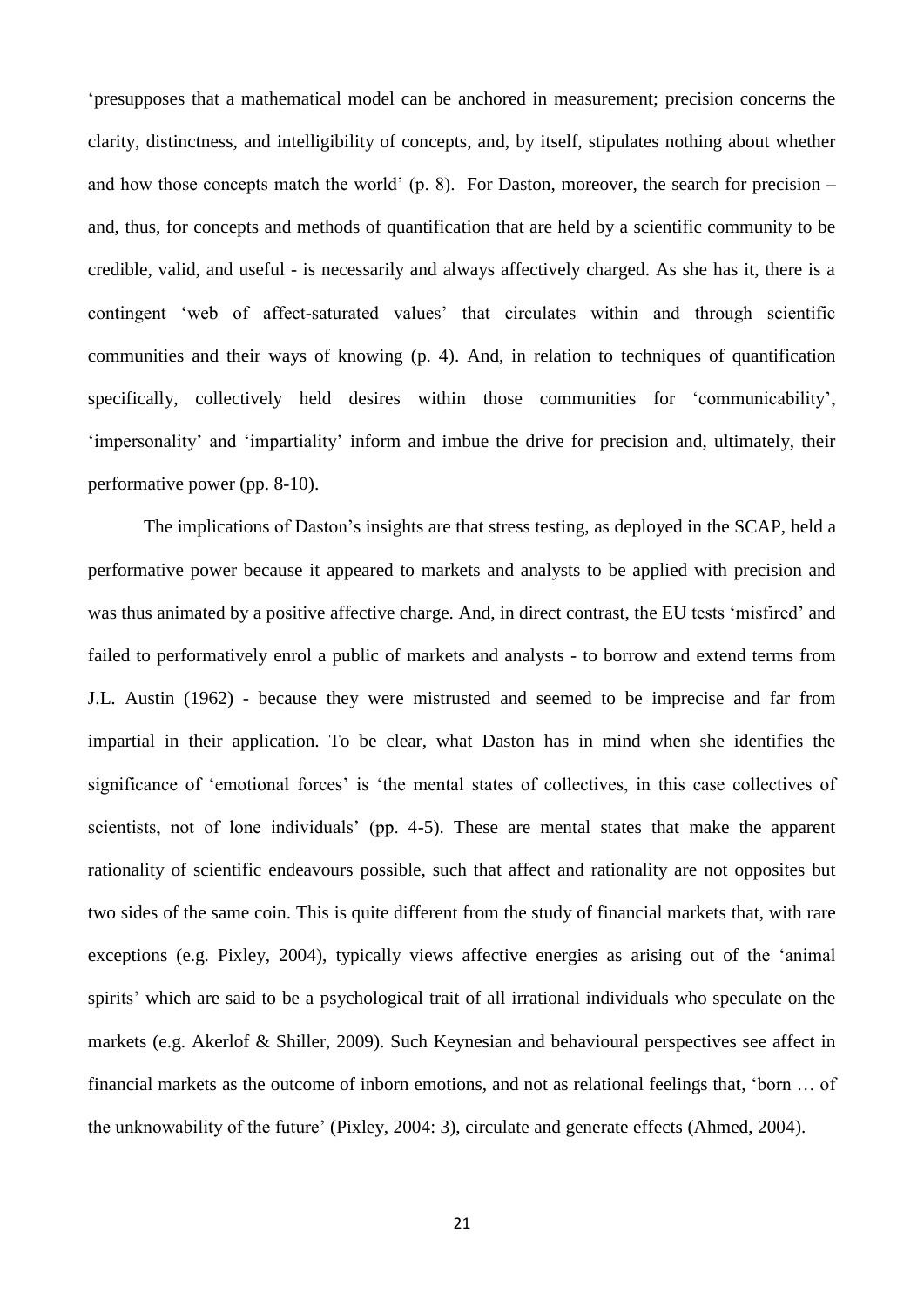Signalling and acting through a subtle but significant change in financial risk management, the SCAP stress tests were, then, a practical and useful intervention in markets that had been rocked by the 'mispricing of risk' and 'excessive risk taking'. The tests made it possible to act on an anticipated financial future that had escaped the probabilistic calculations which prevailed in the run up to the crisis, such as those that underpinned the ratings given to sub-prime related assets by Standard & Poor's, Moody's and Fitch as the principal bond rating agencies (Carruthers, 2010; Langley, 2008). Some high-profile figures did continue to defend the old paradigm and suggest that, in the terms of Nobel prize winning economist Myron Scholes, 'a lot of models … were pretty good, but the inputs were awful' (as cited in *The Economist*, 2009c). However, the main techniques that were performed prior to the crisis were now widely mistrusted, and felt to have an Achilles heel of one kind or another. It had become apparent, for example, that hedging default risks through bespoke credit derivative contracts was only effective if and when markets were liquid. VAR models, moreover, were now rounded-on for ruling-out and not testing to the 'long tail' of risk because they assumed a normal distribution. As Nassim Nicholas Taleb's (2007) hugely influential metaphor of the 'black swan' suggested and as the crisis so starkly demonstrated, not only was the normal bell-shaped distribution curve of probability a poor guide to the frequency of the random and unexpected which are also likely to be correlated, but it fed a dangerous complacency. This was especially the case when all manner of banks had deployed broadly the same risk management models which, as the crisis set in, required them to sell sub-prime assets into an illiquid market where there were no buyers.

Amidst this tumult, and as the workings of the SCAP exercise began to be felt on Wall Street, the credibility and reputation of the anticipatory techniques of stress testing gained ground. So, when *The New York Times* reported on the eve of the results of the SCAP stress tests, they were animated by 'hope more than fear' (Leonhardt, 2009). By way of further example, when *The Economist* (2008: 11) magazine published a special report on international banking in May 2008, financial risk managers were cast as 'professionally gloomy' and taking 'a hard look at themselves'.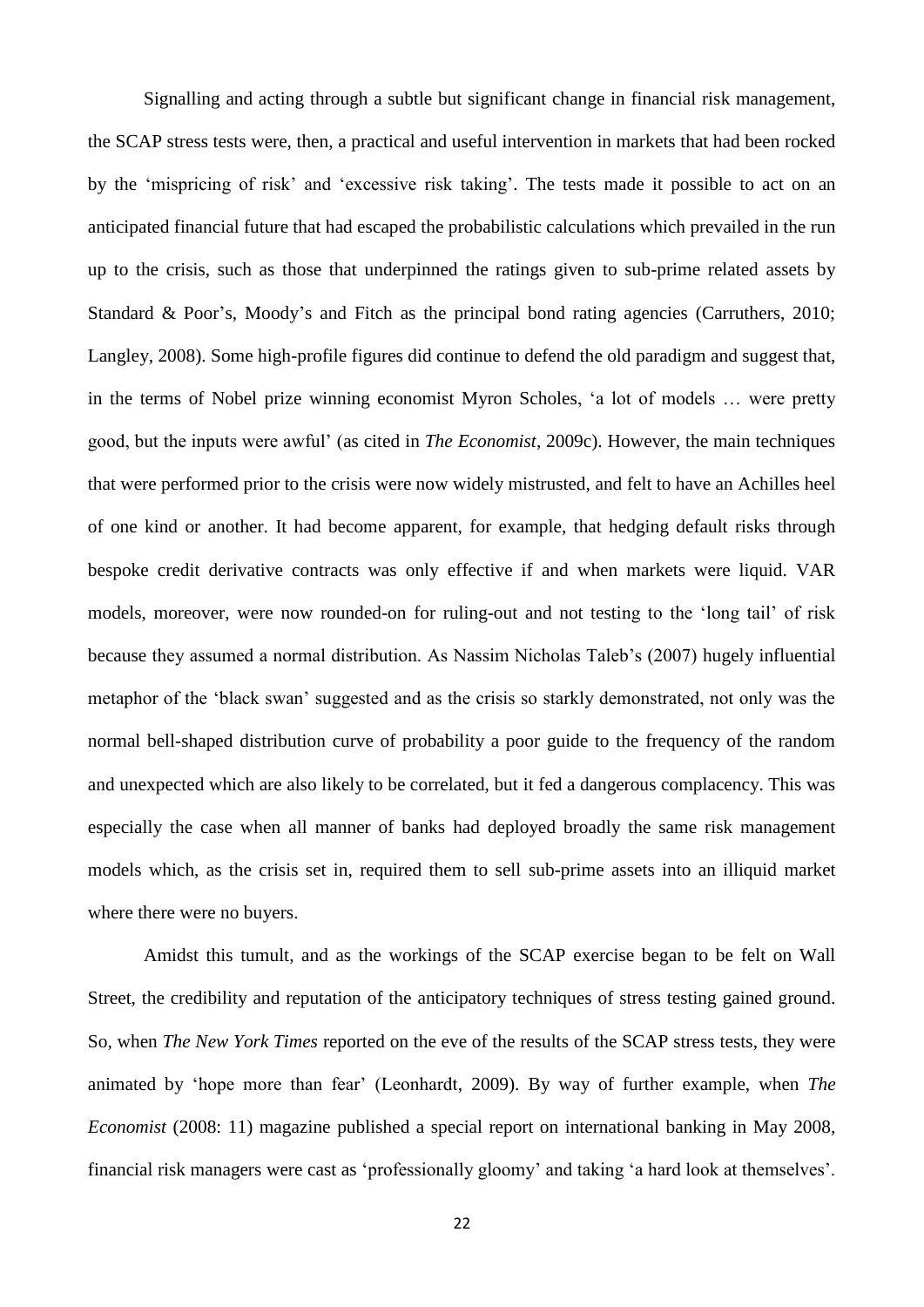But, in a similar report published exactly a year later and in the same month as the results of the SCAP, there was said to be a 'revolution within' banks' in-house financial risk management practices (*The Economist*, 2009c: 14). Crucial to this 'revolution' were the techniques of stress testing, especially as they came to have greater clarity and intelligibility. Stress testing was in the process of becoming of strategic significance to banks, 'more important to boards as they seek to define institutions' risk appetites' (p. 14). With guidance and support from regulators and supervisors, stress testing was also becoming 'more demanding' and 'coherent' in terms of the scenarios that were deployed (pp. 14-15), entailing what Andrew Haldane (2009: 15) of the Bank of England describes as 'a multi-factor risk scenario that is sufficiently extreme to constitute a tail event'.

This growing faith in stress testing techniques continued to hold as the European exercises were undertaken during the summers of 2010 and 2011. A notable feature of the coverage of the EU tests in the specialist media, for example, are comparisons with the SCAP. Not only is the latter filled with positive meanings when compared with the former in these commentaries, but stress testing techniques are roundly praised. By way of a broadly typical illustration, consider an extended 'Analysis' piece in the *Financial Times* during the week in which the results of the 2011 EU stress tests were due to be released. Here Patrick Jenkins and Brooke Masters (2011) acknowledge that 'internal tests that model for isolated stresses' were reasonably well established in banking organisations for the best part of a decade before the crisis, and that during this period 'regulators began to use their own scenarios to evaluate soundness'. But, as they continue, 'only since the financial crisis has stress-testing become a vital part of the regulatory arsenal'. This is because 'Attempts by increasingly sophisticated tests to model the effects of simultaneous, interdependent changes reflect the big lesson of the financial crisis – that systemic risk resulting from the interconnectedness of an increasingly complex financial sector can be economically disastrous'. Stress testing is, then, widely regarded in positive terms as an anticipatory financial risk management technique which currently has considerable efficacy. It is 'all the rage in the post-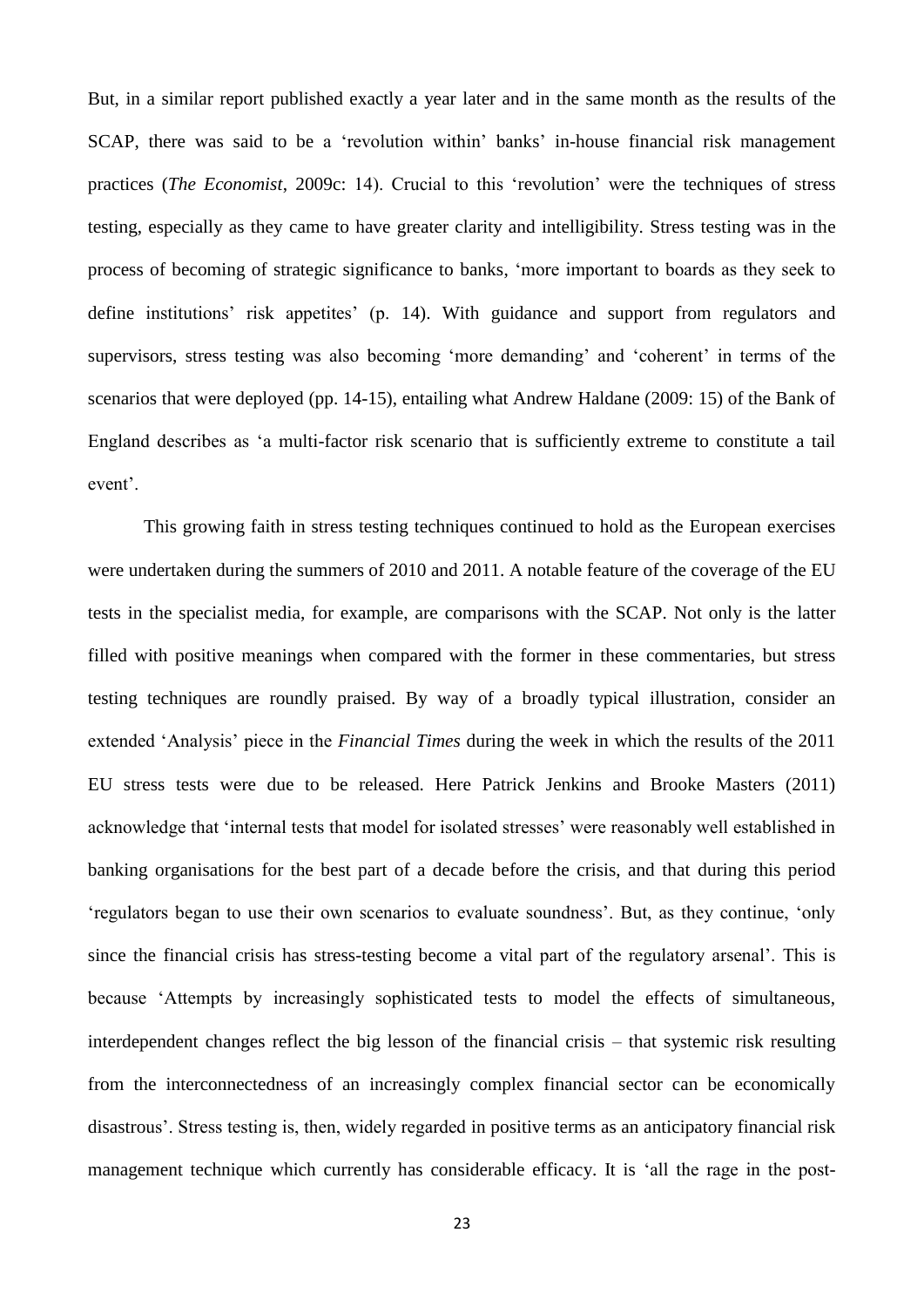financial crisis world' (FT Reporters, 2010: 16). Stress testing has, in our terms, the organisational practicality, kudos and scientific status to potentially inspire confidence amongst its market public, engendering their action in the present and on the basis of its quantitatively imagined futures.

What led suspicion and scepticism to animate the European exercises of both 2010 and 2011 was thus the seeming imprecision with which stress testing techniques were applied. Stress testing in the hands of the CEBS and EBA lacked scientific validity, conceptual and methodological clarity and, in effect, the performative power that operated when these techniques were deployed in the SCAP apparatus. Even before the 2010 EU test gave a clean bill of health to all but 7 of the 91 banks that it covered, for example, *The Economist* (2010b) magazine expressed fears that the exercise would be 'stress-test lite'. This was said to be likely because, as the backwash from the global financial crisis had come to take the form of a fiscal crisis in certain European states (especially the so-called 'PIGS' of Portugal, Ireland, Greece and Spain), it was 'tricky politically' for the test 'to factor in Europe's sovereign-debt jitters'. When the results of the 2010 test were made public (CEBS, 2010), it became plain that the adverse scenario it deployed did include projected discounts or 'haircuts' for banks that held sovereign debt instruments in their portfolios. But, the adverse scenario's 23.1% discount on Greek sovereign debt instruments was, in particular, greeted as 'too benign' such that 'the exercise as a largely wasted opportunity' (FT Reporters, 2010: 16). Immediately prior to the 2010 test, major European banks were themselves producing wellpublicised adverse scenarios that anticipated the default of the Greek state on its outstanding obligations, a resulting Greek exit from the Euro and even the collapse of the European Monetary Union (Evans-Prittchard, 2010). As such, and as the Lex Column (2010: 24) put it in the *Financial Times*, 'The aim of the exercise was to address uncertainty about the health of Europe's banking sector … In that respect the stress tests have failed'. Indeed, and as if to justify the negativity that animated the exercise in July 2010, Irish banks which had passed the test's adverse scenario had to recapitalised as part of the joint EU and IMF bailout shortly thereafter.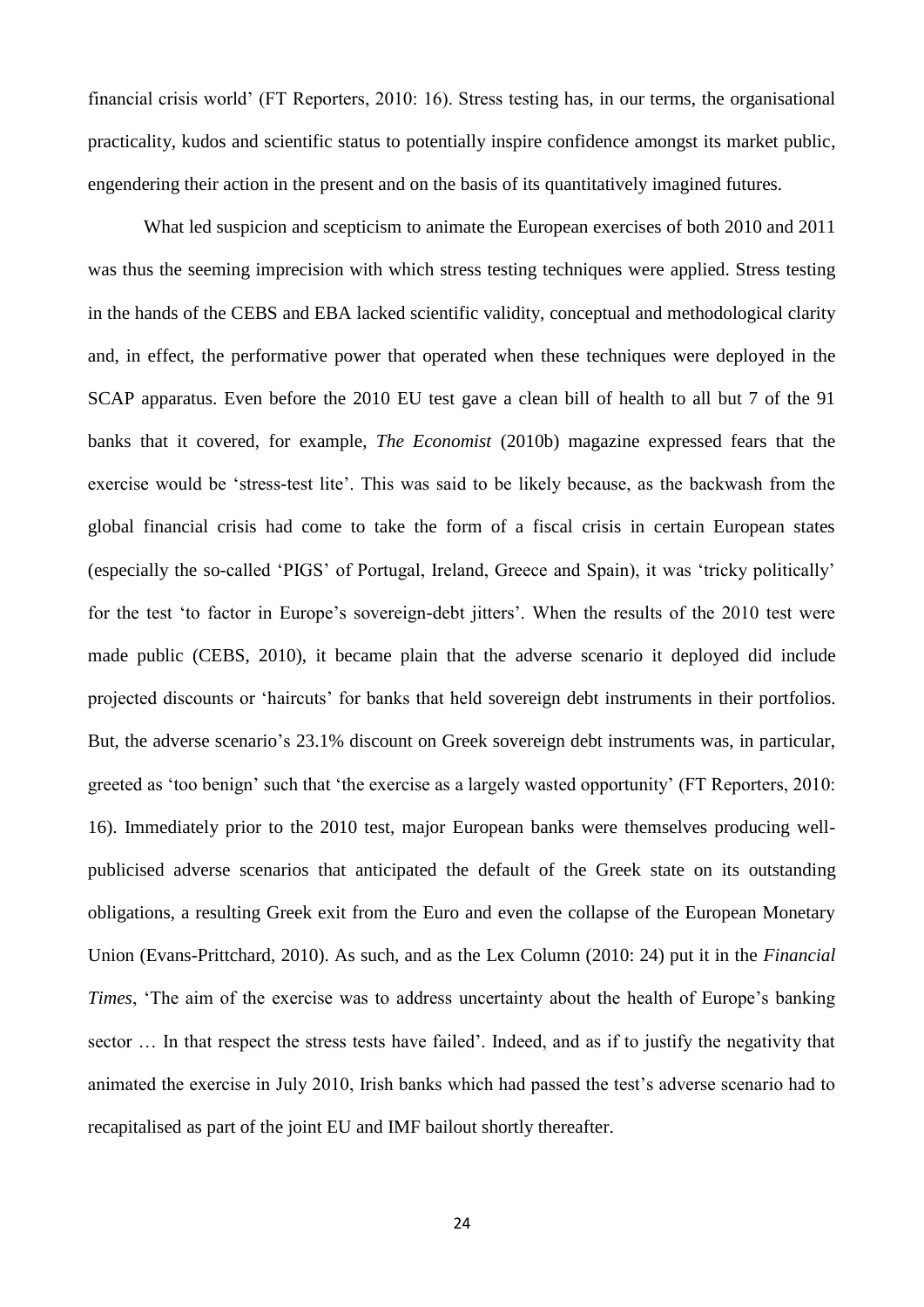The EBA spent the months preceding the 2011 test undertaking the kind of close interaction with banks that had characterised the process of the SCAP. Much of this activity was intended to enrol a market public in an exercise that would, apparently, be different this time around. For example, in June 2011, and having received the first round of banks' results, the EBA very publicly issued new guidance to all banks to run their tests again and, in effect, sought to address the sources of the imprecision that had engendered mistrust in the 2010 tests. Banks were instructed to assume potential bond rating downgrades on sovereign debt. With Greek debt triple-C rated at the time (the lowest possible rating before default), this guidance essentially introduced politically problematic sovereign default into the adverse scenario for the 2011 test by the back door (EBA, 2011a; Jenkins and Masters, 2011). Nonetheless, when only 9 out of 91 banks failed the test a month later and to the tune of a meagre  $\epsilon$ 2.5 billion, the exercise was again affectively charged with distrust, doubt and a degree of frustration amongst markets and analysts. And, again, it was the failure to clearly factorin the possible default on around  $\epsilon$ 100 billion worth of Greek sovereign debt that was to the fore. For the Lex Column (2011: 34) in the *Financial Times*, the EBA's tests prolonged a 'state of denial … even as such an event in Greece now seems inevitable'. With so much of the scientific validity of stress testing techniques turning on their capacity to address the problem of so-called 'disaster myopia' resulting from the neglect of 'tail risk' by VAR models, the imprecision of EU tests which failed to anticipate a potentially disastrous uncertainty that was largely taken-for-granted in markets thus continued to forestall the revival of risk in European banking.

### **Conclusions: more stress**

The techniques of stress testing were, in various ways, part of the scientific repertoires of financial risk management prior to the present crisis. Coming against the backdrop of the rise, consolidation and crisis of probabilistic risk techniques, however, it was the U.S. Treasury's SCAP initiative of Spring 2009 that propelled these techniques to prominence. Moreover, and as the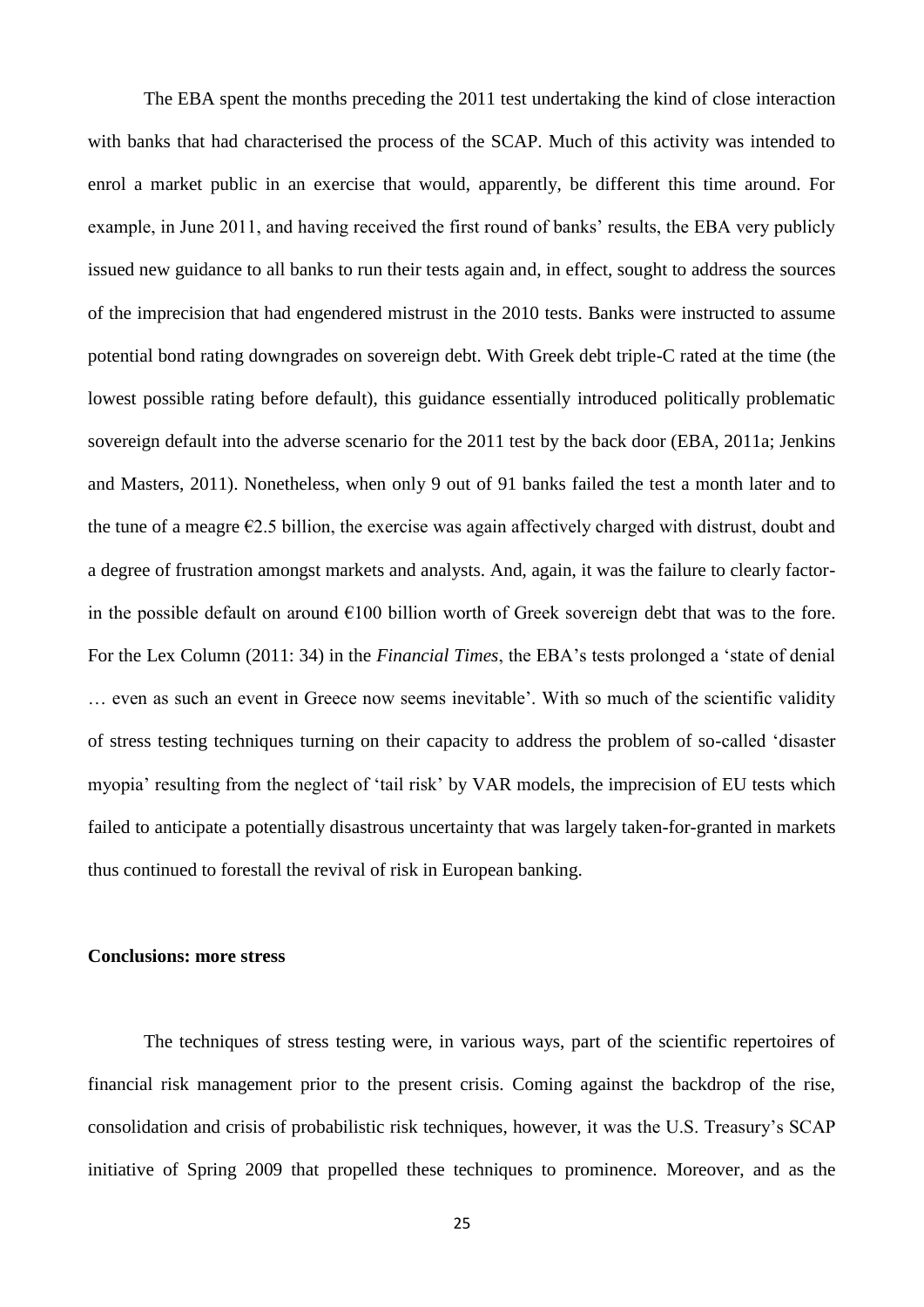analysis offered here has shown, what distinguished the SCAP from previous applications of stress testing techniques was that the scenarios it deployed were notably comprehensive as quantitative imaginaries of the financial future. While these developments were rooted in the fungibility of risk calculations and their creative experimentations, the SCAP was nonetheless a very public embrace of anticipatory techniques designed to ensure preparedness for the 'black swans' of low-probability, high-impact events.

This subtle but significant change in financial risk management resonated, furthermore, with a broader anticipatory turn in the techniques at play in the contemporary liberal government of terrorism, pandemics and ecological disaster, and with catastrophe planning techniques in particular. Both bank stress testing and catastrophe planning are problematizations of the future that work primarily with uncertainties rather than risk probabilities. They engender action in the present through enactment-based knowledge which features extreme multi-factor event models, inventories (not archives) and estimates of vulnerability. The SCAP, by implication, was not simply a return to the precautionary regulations and mechanisms that prevailed through the Bretton Woods era and into the 1980s, or a continuation of the immediate pre-crisis preemptive logics of securitisation, structured finance and derivatives. Instead, the SCAP indicated a move towards preparedness as a mechanism by which banks, through their capital reserves, manage the financial future in the present.

Once stress testing techniques were brought to the fore with such success by the SCAP exercise, regulators and supervisors began to commit themselves to furthering and deepening the integration of these tools into their own practices and the risk management systems of banks (*The Economist*, 2010a; Tarullo, 2010). In the U.S., for example, bank stress testing has been a far from one-off exercise. The SCAP inaugurated a now annual stress testing exercise, under the auspices of the Federal Reserve's Comprehensive Capital Analysis and Review (CCAR). CCAR 'builds on lessons learned during the financial crisis about the importance of taking a forward‐looking and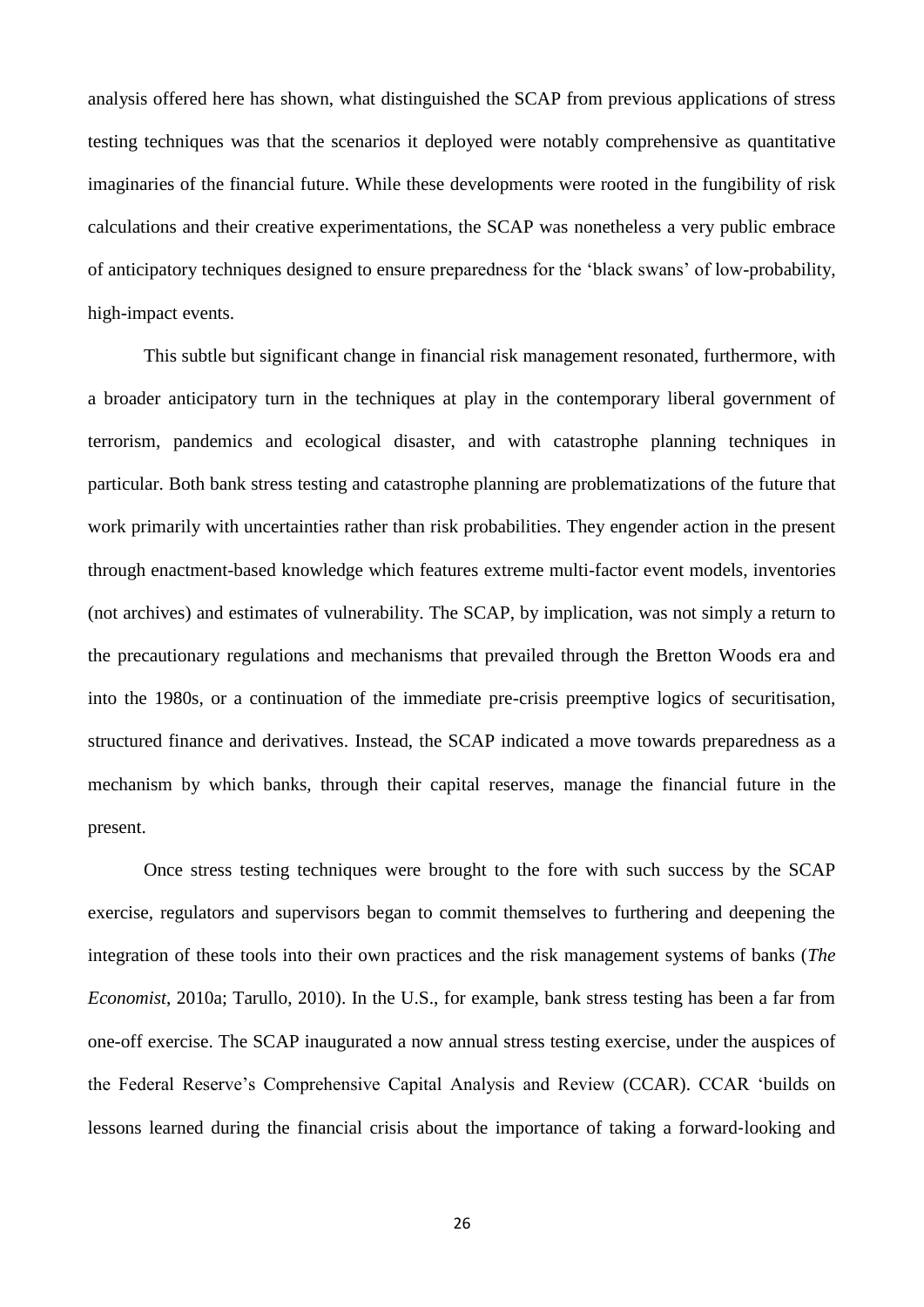comprehensive approach to assessing capital adequacy' (Board of Governors, 2011: 2). It requires that banks project their capital adequacy across three scenarios:

a baseline scenario generated by the bank holding company and reflecting its expectations of the most likely path of the economy; a stress scenario generated by the bank holding company that is tailored to stress its key sources of revenue and most vulnerable sources of loss; and an adverse "supervisory stress scenario" generated by the Federal Reserve' (p. 12).

The 'key innovation' of CCAR, however, is that Federal Reserve officials examine, and may object to, the annual capital plans submitted to them by the 19 largest bank holding companies (p. 3). These plans cover a two-year horizon, must have a view as to how the new Basel III international capital adequacy standards of December 2010 will be met before the implementation deadline of 2019, and include intended 'capital actions' such as the repayment of any outstanding TARP monies, the payment of dividends and share repurchases and issuance (p. 5). As such, while making risk information about banks publicly available for market consumption was a primary objective of the SCAP – and, indeed, is a main driver in the regular and additional stress tests that the wideranging reforms of the Dodd-Frank Act of 2010 now require of U.S. banks - CCAR 'includes, but is much broader than, an assessment of stress scenario results and a firm's sensitivity to different assumptions about potential losses' (p. 18). In our terms, CCAR firmly positions stress testing techniques in relation to the supervision of the preparedness of U.S. banks for the financial future.

 Such on-going experimentation and expansion in the application of stress testing techniques has, of course, also included the EU-wide exercises of 2010 and 2011 which failed to restore confidence in the capitalisation and solvency of European banks. As has been shown here, and in contrast to the SCAP, the EU tests were affectively charged by doubts, fears and frustrations about their methodological weaknesses. Political expediency, it seemed, undermined the EU tests which did not sufficiently factor possible troubles in Greek and European sovereign debt into the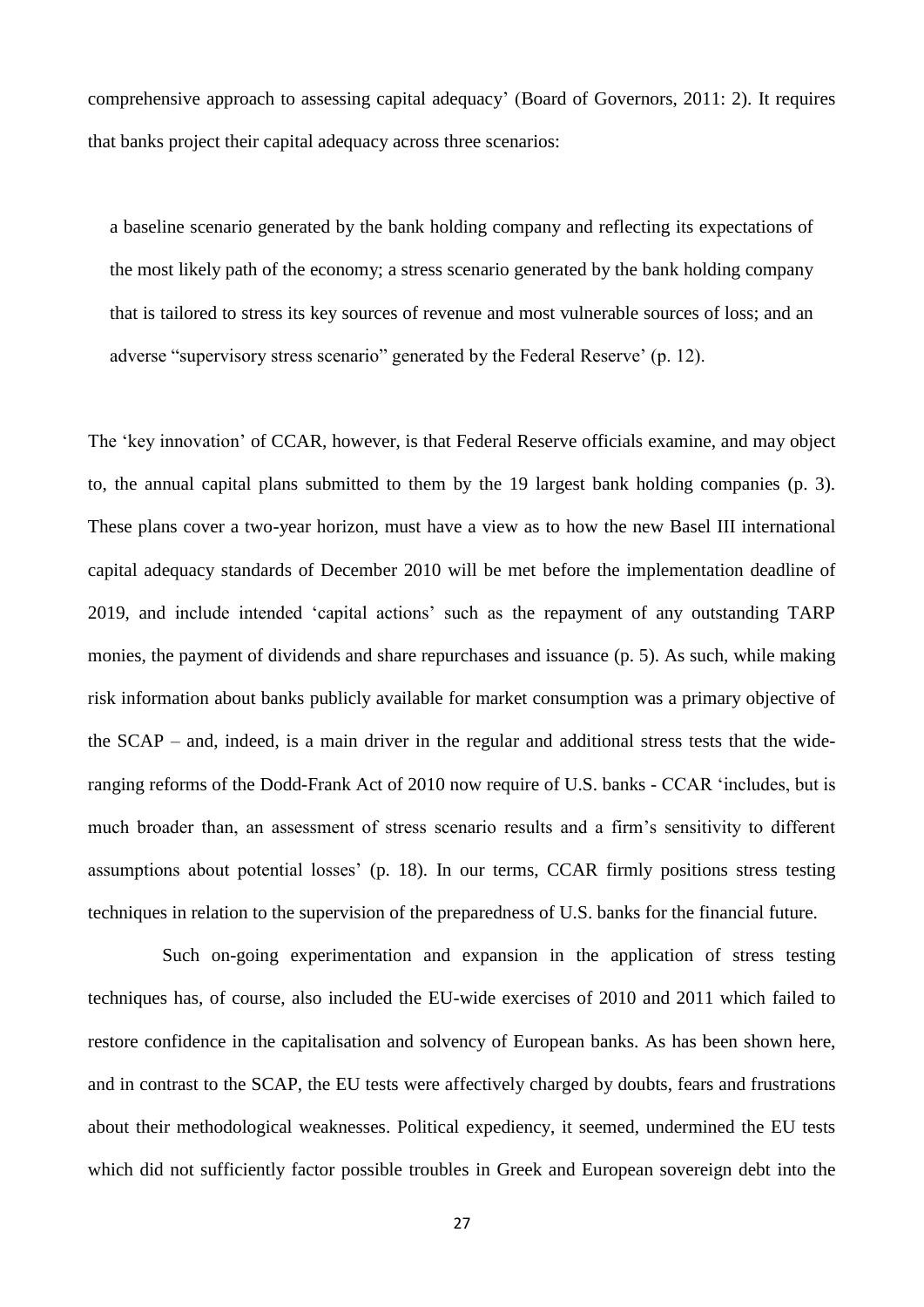quantitative imaginaries of their stress scenarios. By comparison, the SCAP had been 'precise' in Lorraine Daston's (1995) terms: it brought to the fore and conceptually stabilised a somewhat latent anticipatory turn in financial risk management techniques that was filled with positivity by markets and analysts. The SCAP, in effect, had what it takes for the application of stress testing techniques by regulators and supervisors to performatively enrol a market public. The turning point that this produced in the global financial crisis, as confidence was restored in U.S. banks, was not replicated in the Eurozone which, at present, remains in the eye of the storm.

# **Biblography**

- Ahmed, S. (2004) *The Cultural Politics of Emotion*. Edinburgh: Edinburgh University Press.
- Akerlof, G.A. &Shiller, R.J. (2009) *Animal Spirits: How Human Psychology Drives the Economy, and Why it Matters for Global Capitalism*. Princeton, NJ: Princeton University Press.
- Amoore, L. (2011) Data derivatives: On the security risk calculus for our times. *Theory, Culture & Society*, 28, 24-43.
- Amoore L and de Goede M (2008a) Introduction: Governing by Risk in the War on Terror. In Amoore L and de Goede M (Eds) *Risk and the War on Terror* (pp. 5-20). London: Routledge.
- Anderson, B. (2010) Preemption, precaution, preparedness: Anticipatory action and future geographies. *Progress in Human Geography*, 34, 777-798.
- Aragones, J.R., Blanco, C. and Dowd, K. (2001) Incorporating stress testing into market risk modelling, *Institutional Investor*, Spring, 44-49.

Austin, J.L. (1962) *How to Do Things with Words*. Oxford: Clarendon Press.

- Beck, U. (1992) *Risk Society: Towards a New Modernity*. London: Sage.
- Bernanke, B. (2010) The Supervisory Capital Assessment Program One year later. Speech at the Federal Reserve Bank of Chicago 46<sup>th</sup> Annual Conference on Bank Structure and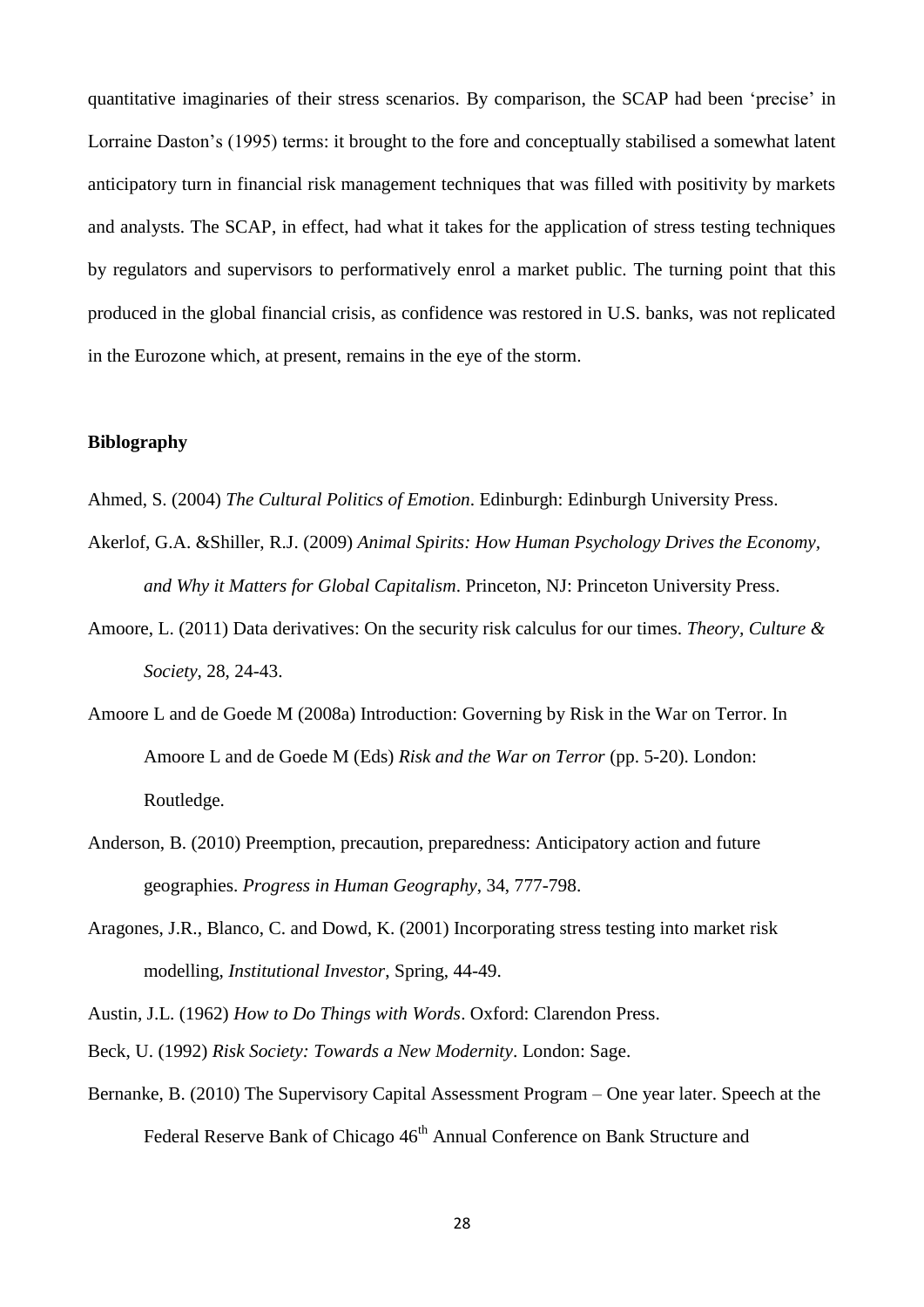Competition, May 6. Retrieved from

http://www.federalreserve.gov/newsevents/speech/bernanke20100506a.pdf

Best, J. (2005) *The Limits of Transparency: Ambiguity and the History of International Finance*. Ithaca, NY: Cornell University Press.

Blackburn, R. (2006) Finance and the fourth dimension. *New Left Review*, 39, 39-70.

- Blyth, M.M. (2002) *Great Transformations: Economic Ideas and Political Change in the Twentieth Century*. Cambridge: Cambridge University Press.
- Board of Governors of the Federal Reserve System (2009a) The Supervisory Capital Assessment Program: Design and implementation. April 24. Retrieved from http://www.federalreserve.gov/bankinforeg/bcreg20090424a1.pdf
- Board of Governors of the Federal Reserve System (2009b) The Supervisory Capital Assessment Program: Overview of results. May 7. Retrieved from http://www.federalreserve.gov/newsevents/press/bcreg/bcreg20090507a1.pdf
- Board of Governors of the Federal Reserve System (2011) Comprehensive Capital Analysis and Review: Objectives and Overview, March 18. Retrieved from http://www.federalreserve.gov/newsevents/press/bcreg/bcreg20110318a1.pdf
- Brunnermeier, Markus K. (2008) Deciphering the Liquidity and Credit Crunch 2007-8, NBER Working Paper Series, Working Paper 14612, December, National Bureau of Economic Research. Retrieved from http://www.nber.org/papers/w14612.pdf
- Cameron, A., Nesvetailova, A. and Palan, R. (2011) Wages of sin? Crisis and the libidinal economy. *Journal of Cultural Economy*, 4, 117-135.
- Carruthers, B. (2010) Knowledge and liquidity: Institutional and cognitive foundations of the subprime crisis. *Research in the Sociology of Organizations*, 30(A), 157-182.
- Collier, S.J. (2008) Enacting catastrophe: preparedness, insurance, budgetary rationalization. *Economy and Society*, 37, 224-250.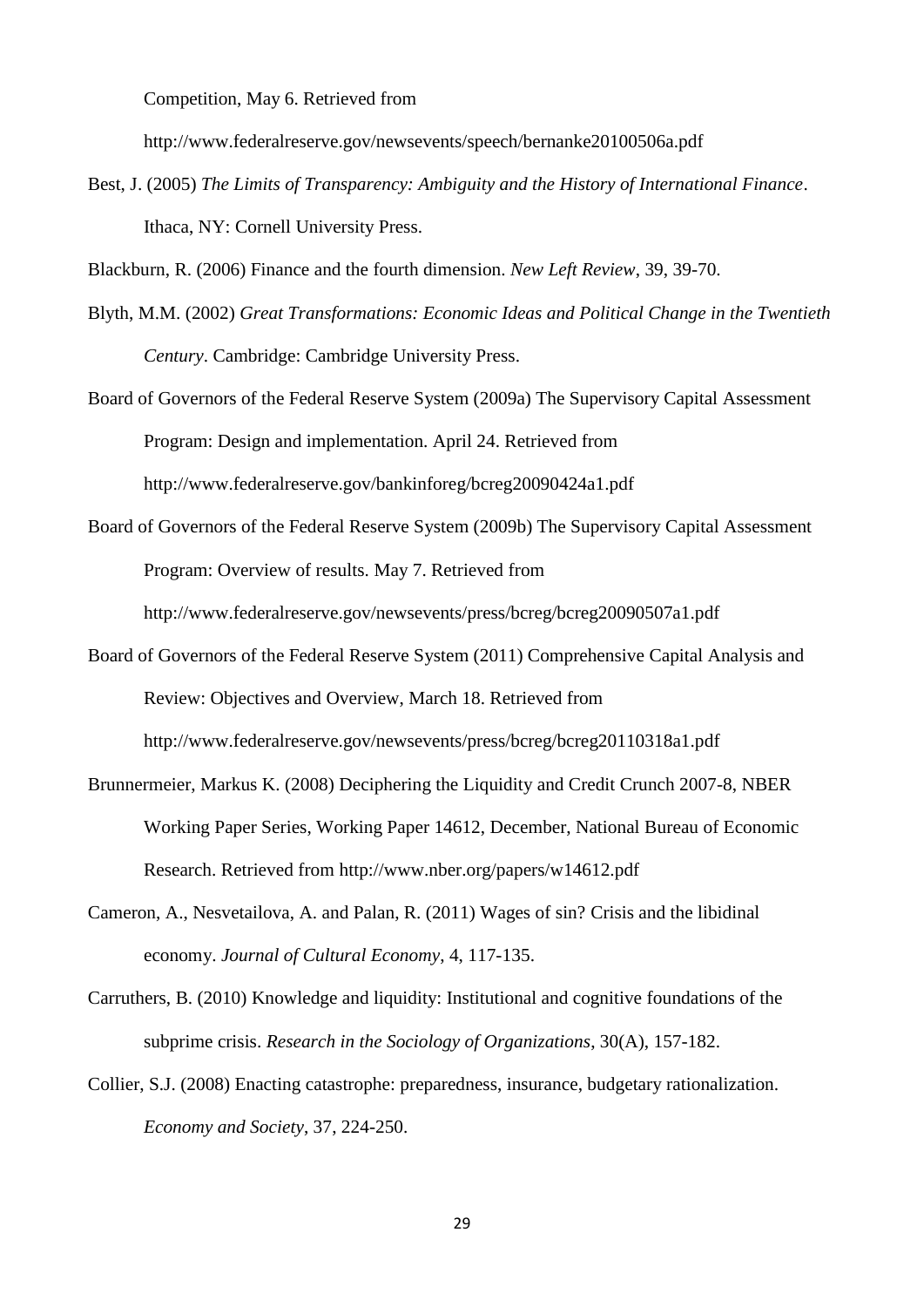- Committee of European Banking Supervisors (2010) Aggregate outcome of the 2010 EU wide stress test exercise coordinated by CEBS in cooperation with the ECB. July 23. Retrieved from http://stress-test.c-ebs.org/documents/Summaryreport.pdf
- Cooper, M. (2010) Turbulent worlds: financial markets and environmental crisis. *Theory, Culture & Society*, 27, 167-190.
- Dash, E. (2009, June 9) 10 large banks allowed to exit U.S. aid program. *New York Times*. Retrieved from http://www.nytimes.com/2009/06/10/business/economy/10tarp.html

Daston, L. (1995) The moral economy of science, *Osiris*, 10, 2-24.

Deleuze, Gilles and Guattari, Felix (2004) *A Thousand Plateaus: Capitalism and Schizophrenia*, London and New York: Continuum.

DeGoede, M. (2004) Repoliticizing financial risk. *Economy and Society*, 33, 197-217.

- De Goede, M. (2009) Finance and the excess: The politics of visibility in the credit crisis. *Zeitschrift fur InternaionaleBeziehungen*, 16, 299-310.
- Dillon M (2007) Governing through contingency: The security of biopolitical governance. *Political Geography* 26, 41-47.
- *The Economist* (2008, May 17) Paradise Lost: A Special Report on International Banking. Retrieved from http://www.economist.com/node/11325347
- *The Economist* (2009a, February 12) The Obama rescue: this week marked a huge wasted opportunity in the economic crisis. Retrieved from http://www.economist.com/node/13108724?Story\_ID=13108724
- *The Economist* (2009b, February 12) Dashed expectations. Retrieved from http://www.economist.com/node/13110554
- *The Economist* (2009c, May 16) Rebuilding the banks: a special report on International banking. Retrieved from http://www.economist.com/node/13604663
- *The Economist* (2009d, June 11) Hauled to safety. Retrieved from http://www.economist.com/node/13832261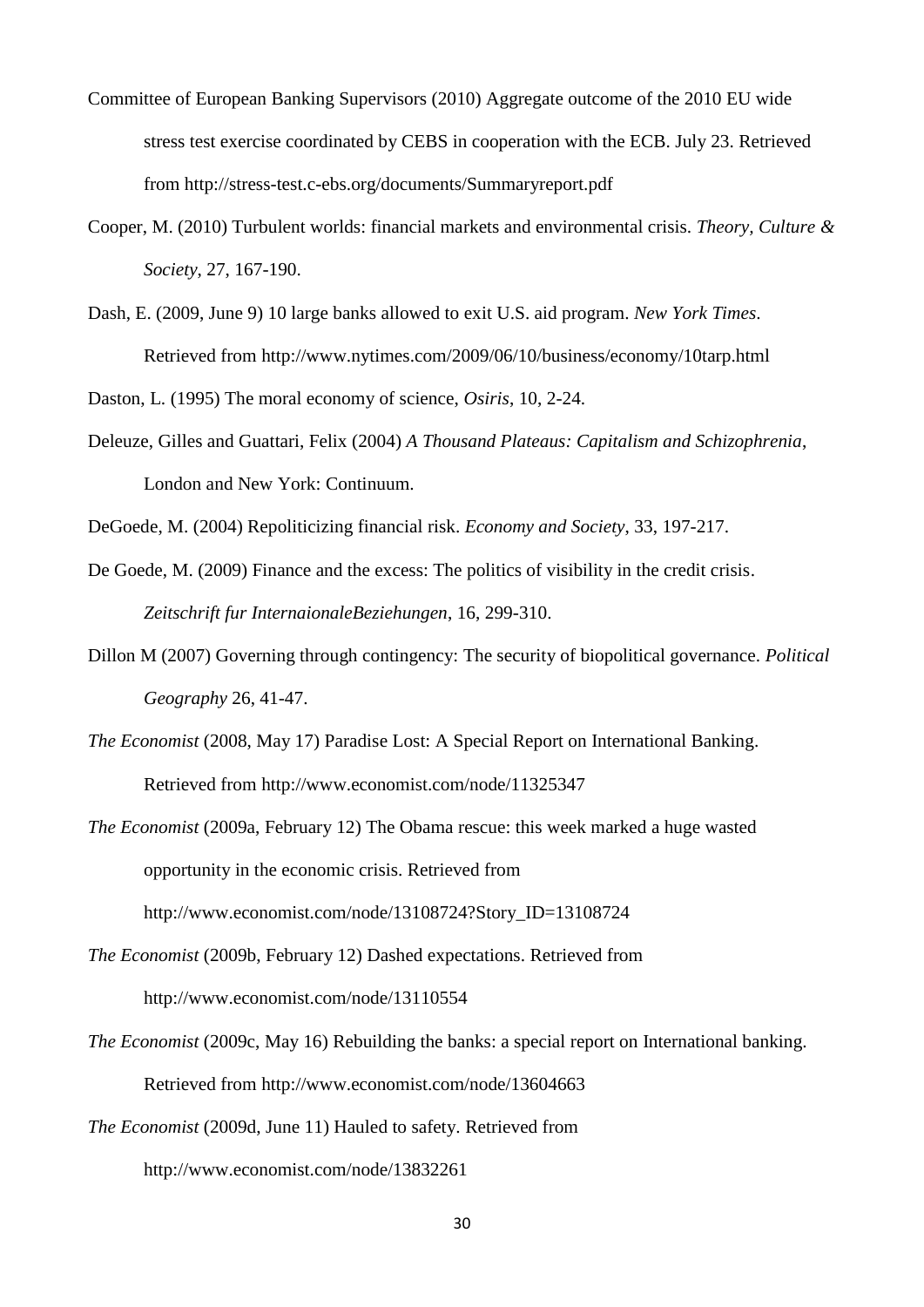- *The Economist* (2009e, July 18) Briefing: The state of economics. Efficiency and beyond. Retrieved from http://www.economist.com/node/14030296
- *The Economist* (2010a, February 13) The gods strike back: Special Report on financial risk. Retrieved from http://www.economist.com/node/15474137.
- *The Economist* (2010b, June 25) Crash-test dummies. The tortuous process of "stress testing" Europe's wobbly banks. Retrieved from http://www.economist.com/node/16438831

European Banking Authority (2011a) 2011 EU-Wide Stress Test: Methodological Note –

Additional Guidance. June 9. Retrieved from http://stress-

test.eba.europa.eu/pdf/Additional+guidance+to+the+methodological+note.pdf

European Banking Authority (2011b) 2011 EU-Wide Stress Test Aggregate Report. July 15. Retrieved from http://stress-

test.eba.europa.eu/pdf/EBA\_ST\_2011\_Summary\_Report\_v6.pdf

- Evans-Prittchard, A. (2010, July 8) Break-up of EMU "would dwarf failure of Lehman". *Daily Telegraph*, p. B4.
- Ewald, F. (1991). Insurance and risk. In G. Burchell, C. Gordon & P. Miller (Eds), *The Foucault Effect: Studies in Governmentality*. London: Harvester Wheatsheaf.
- Foucault, M. (2007) *Security, Territory, Population, Lectures at the Collège de France, 1977-1978*. Basingstoke: Palgrave MacMillan.
- Foucault, M. (2008) *The Birth of Biopolitics, Lectures at the Collège de France, 1978-1979*. Basingstoke: Palgrave MacMillan.
- FT Reporters (2010, July 24-5) Banks find exercise relatively painless. *Financial Times Weekend*, p. 16.
- Greenspan, Alan (2008) Testimony of Alan Greenspan, Committee of Government Oversight and Reform. October 23. Retrieved from http://clipsandcomment.com/wpcontent/uploads/2008/10/greenspan-testimony-20081023.pdf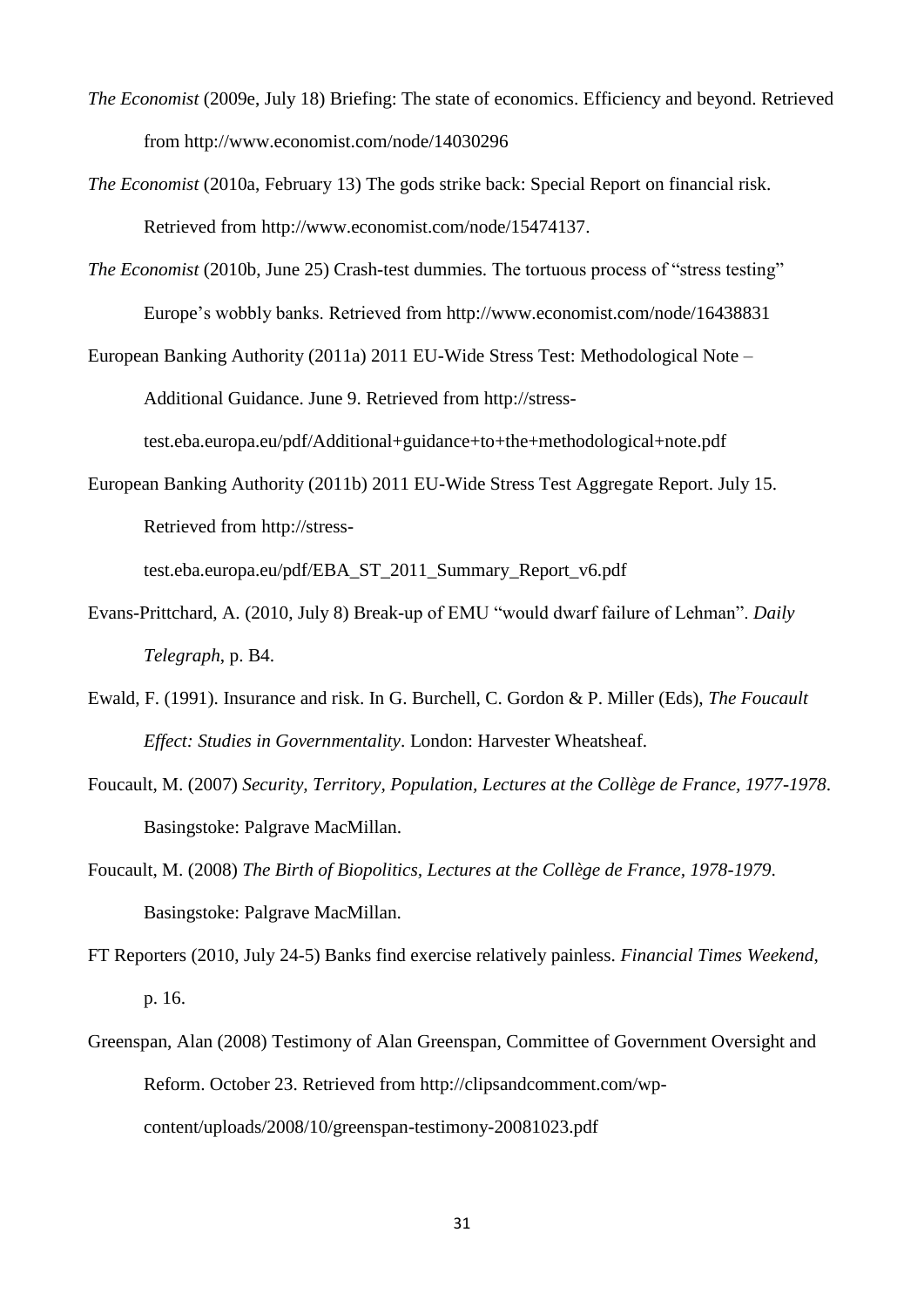- Haldane, A. (2009) Why banks failed the stress test. Paper presented at the Marcus-Evans Conference on Stress Testing, February. Retrieved from http://www.bankofengland.co.uk/publications/speeches/2009/speech374.pdf
- Helleiner, E. (1993) When finance was the servant: International capital movements in the Bretton Woods order. In P.G. Cerny (Ed.) *Finance and World Politics: Markets, Regimes and States in the Post-Hegemonic Era* (pp. 20-48). Cheltenham: Edward Elgar.
- Helleiner, E. (1994) *States and the Re-emergence of Global Finance*. Ithaca, NY: Cornell University Press.
- Jenkins, P. and Masters, B. (2011, July 8) Analysis: Again under strain. *Financial Times*, p. 11.
- Jorion, P. (2007) *Value at Risk: The New Benchmark for Managing Financial Risk*, New York, NY: McGraw Hill.
- Langley, P. (2008) Sub-prime mortgage lending: a cultural economy. *Economy and Society,* 37, 469-494.
- Langley, P. (2010) The performance of liquidity in the sub-prime mortgage crisis. *New Political Economy*, 15, 71-98.
- Latour, B. (1988) Mixing humans and nonhumans together: The sociology of a door closer. *Social Problems*, 35, 298-310.
- Latour, B. (2005) From realpolitik to dingpolitik, or how to make things public. In Latour, B. & Weibel, P. (Eds.) *Making Things Public: Atmospheres of Democracy* (pp. 14-43). Cambridge, MASS: MIT Press.
- Leonhardt, D. (2009, May 4) Test of banks may bring hope more that fear. *New York Times*. Retrieved from

http://www.nytimes.com/2009/05/04/us/politics/04stress.html?pagewanted=all

Leyshon, A. and Thrift, N. (2007) The capitalization of almost everything: The future of finance and capitalism. *Theory, Culture & Society*, 24:7-8, 97-115.

Lex Column (2010, July 24-5) Dis-stressed. *Financial Times Weekend*, p. 24.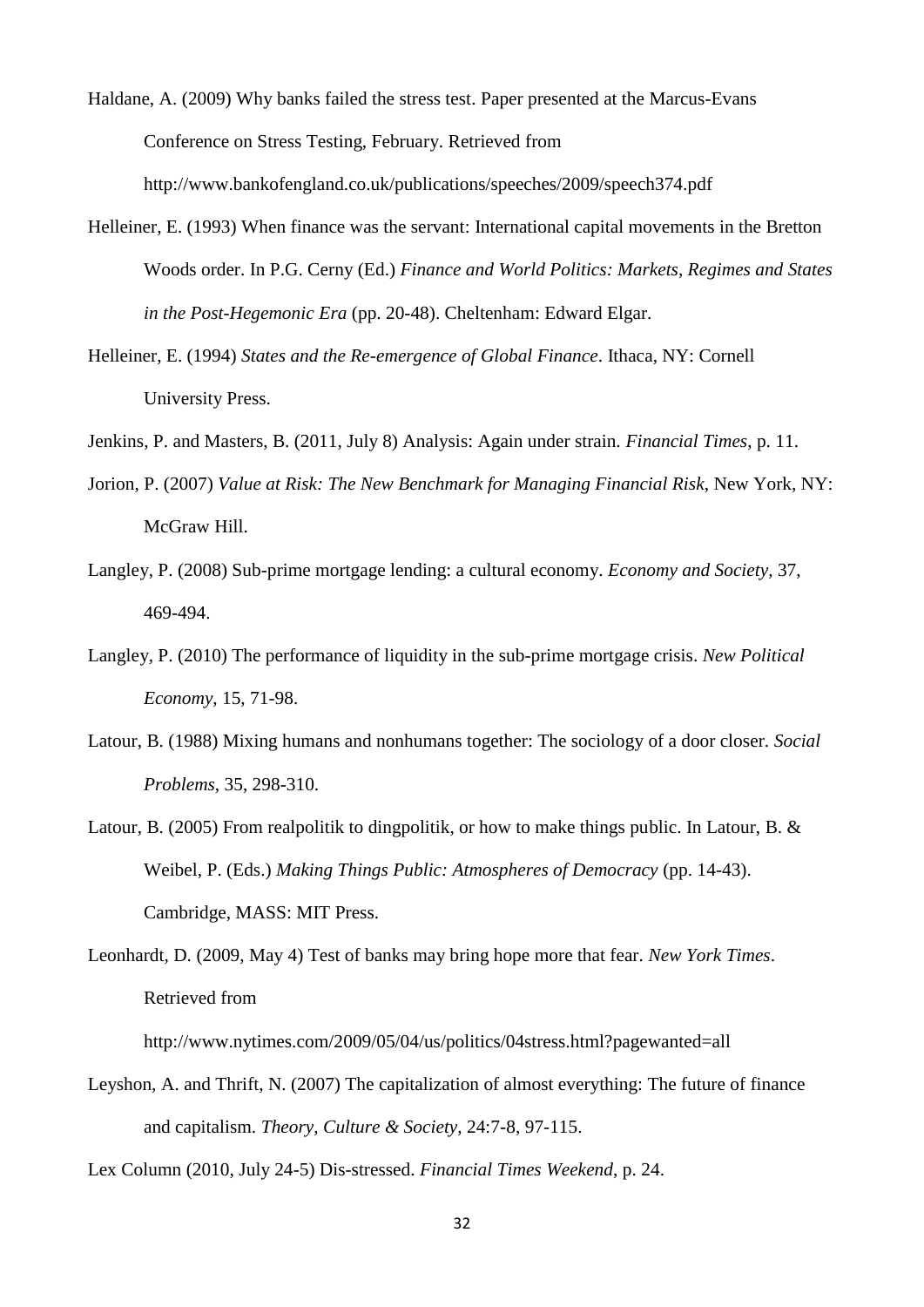Lex Column (2011, July 16-17) Shale of the century. *Financial Times Weekend*, p. 24.

- Luce, E. and Guha, K. (2009, February 14-15) Analysis: Fumble to stumble. *Financial Times Weekend*, p.9.
- Millo, Y. and MacKenzie, D. (2009) The usefulness of inaccurate models: Towards an understanding of the emergence of financial risk management. *Accounting, Organizations and Society*, 34, 638-653.
- Nesvetailova, A. (2010) *Financial Alchemy in Crisis: The Great Liquidity Illusion*. London: Pluto Press.
- O'Malley, P. (2009) "Uncertainty makes us free". Liberalism, risk and individual security. *Behemoth, A Journal of Civilization*, 3: 24-38.
- Partnoy, F. (2004) *Infectious Greed: How Deceit and Risk Corrupted the Financial Markets*. London: Profile Books.
- Pixley, J. (2004) *Emotions in Finance: Distrust and Uncertainty in Global Markets*. Cambridge: Cambridge University Press.
- Power, M. (2005) Enterprise risk management and the organization of uncertainty in financial institutions. In K. Knorr Cetina and A.Preda (Eds.) *The Sociology of Financial Markets* (pp. 250-268).Oxford: Oxford University Press.
- Power, M. (2007) *Organized Uncertainty: Designing a World of Risk Management*. Oxford: Oxford University Press.
- Sorge, M. (2004) Stress-testing financial systems: An overview of current methodologies, Bank of International Settlements Working Paper No. 165, December. Retrieved from http://www.bis.org/publ/work165.pdf

Taleb, N.N. (2007) *The Black Swan: The Impact of the Highly Improbable* (London: Penguin).

Tarullo, D.K. (2010) Lessons from the Crisis Stress Tests. Remarks by Daniel K. Tarullo, Member of the Board of Governors of the Federal Reserve System at the Federal Reserve Board